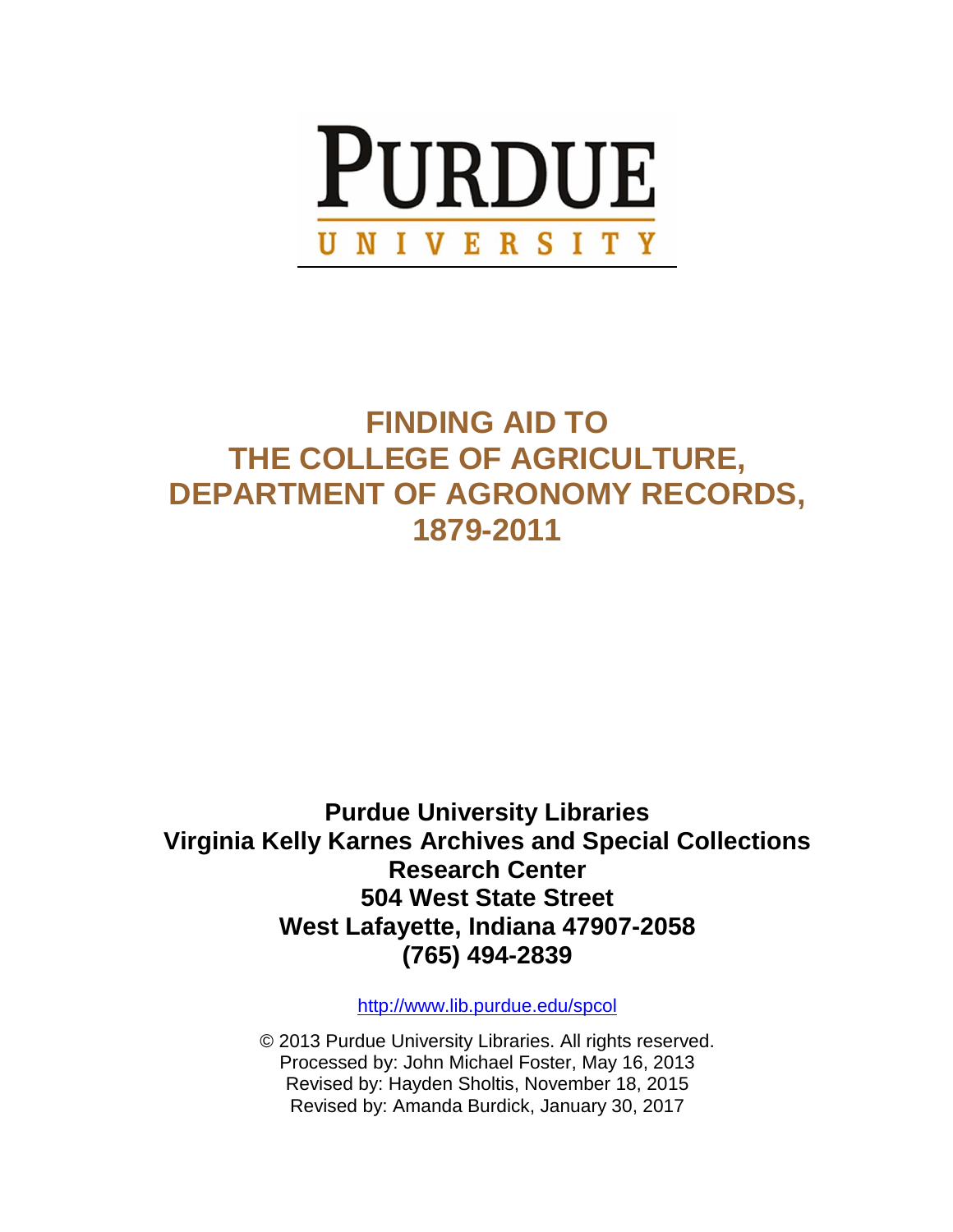# **Descriptive Summary**

| <b>Creator Information</b>   | Purdue University, College of Agriculture, Department of<br>Agronomy                                                                                                                                                                         |
|------------------------------|----------------------------------------------------------------------------------------------------------------------------------------------------------------------------------------------------------------------------------------------|
| <b>Title</b>                 | College of Agriculture, Department of Agronomy, records                                                                                                                                                                                      |
| <b>Collection Identifier</b> | <b>UA 27</b>                                                                                                                                                                                                                                 |
| Date Span                    | 1879-2011                                                                                                                                                                                                                                    |
| <b>Abstract</b>              | Correspondence, field notebooks, photo albums,<br>photographs, reports, slides, soil notebooks, and other<br>materials documenting the history, administration, and<br>activities of the College of Agriculture's Department of<br>Agronomy. |
| <b>Extent</b>                | 18.1 cubic feet (3 c.f. boxes, 29 mss. boxes, 3 slide boxes,<br>2 lantern slide boxes, 5 photograph boxes, 2 flat boxes)                                                                                                                     |
| <b>Finding Aid Author</b>    | John Michael Foster, 2013                                                                                                                                                                                                                    |
| Languages                    | English                                                                                                                                                                                                                                      |
| <b>Repository</b>            | Virginia Kelly Karnes Archives and Special Collections<br><b>Research Center, Purdue University Libraries</b>                                                                                                                                |

# **Administrative Information**

| <b>Location Information:</b>       | ASC                                                                                                                                                                                                                                      |
|------------------------------------|------------------------------------------------------------------------------------------------------------------------------------------------------------------------------------------------------------------------------------------|
| <b>Access Restrictions:</b>        | Collection is open for research. Field notebooks,<br>summary books, and lantern slides are fragile and<br>should be handled with care.                                                                                                   |
| <b>Acquisition</b><br>Information: | Records transfer, Purdue University                                                                                                                                                                                                      |
| <b>Custodial History:</b>          | Darrel G. Schulze, Department of Agronomy, to ASC,<br>February 20, 2007; Kelly Delp, Department of<br>Agronomy, to ASC, July 1, 2008 and November 9,<br>2009; William F. Trent to ASC, April 14, 2011; College<br>of Agriculture to ASC. |
| <b>Preferred Citation:</b>         | UA 27, College of Agriculture, Department of<br>Agronomy, Records, Archives and Special Collections,                                                                                                                                     |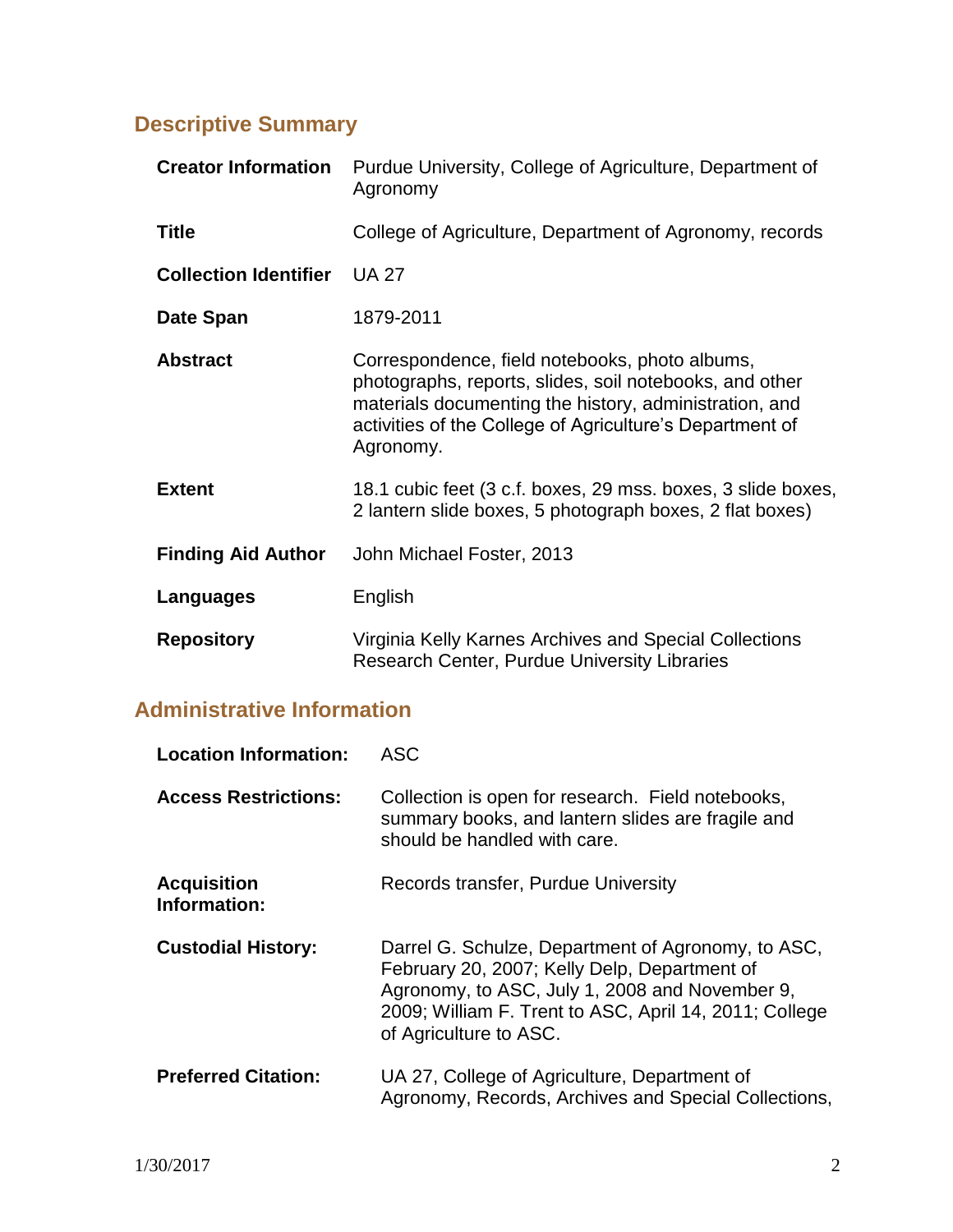Purdue University Libraries

**Copyright Notice:** Purdue University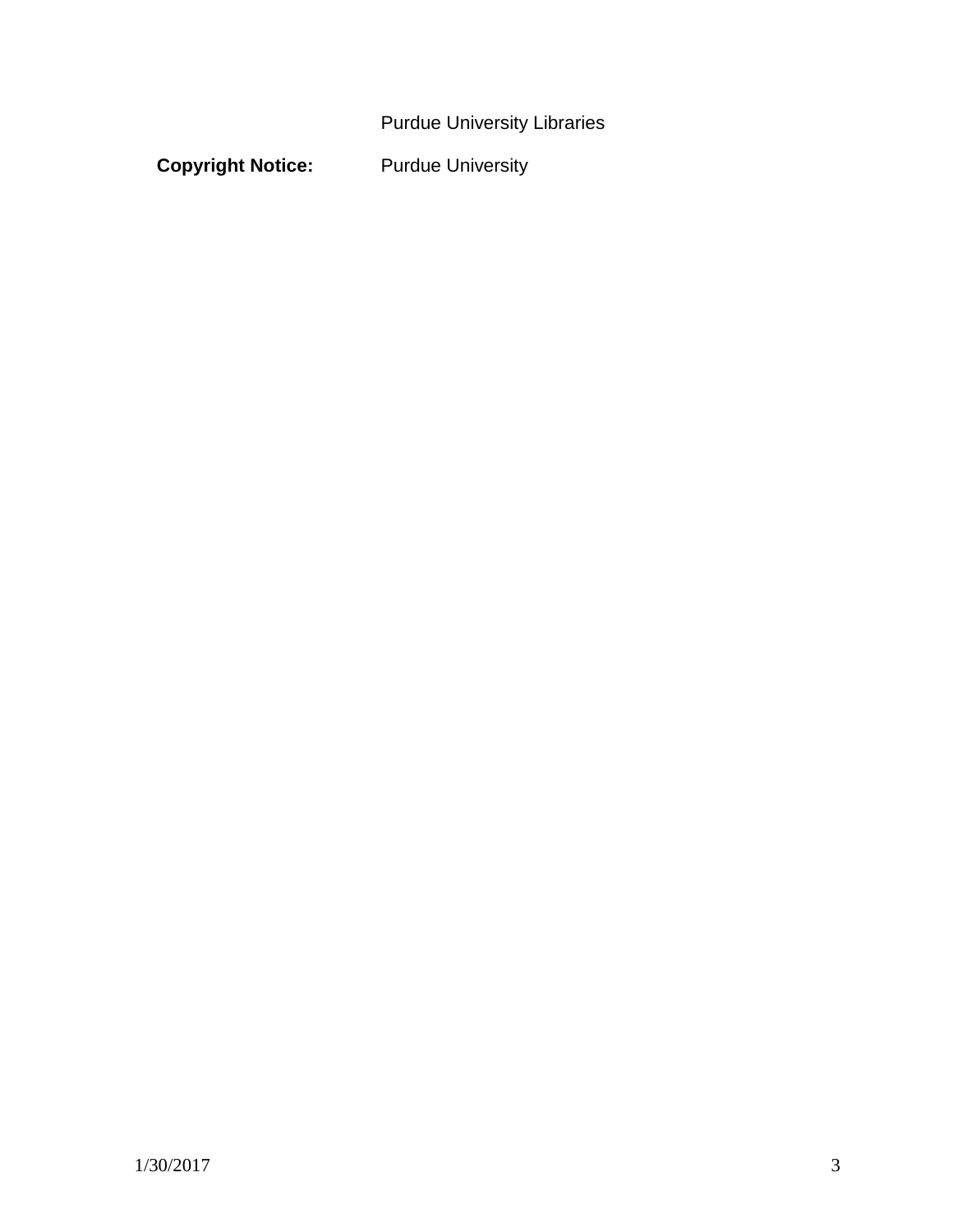# **Subjects and Genres**

#### **Organizations**

Purdue University. Agricultural Experiment Station. Purdue University. Agricultural Extension Service. Purdue University. College of Agriculture. Department of Agronomy. Purdue University. Purdue Farm

## **Topics**

Agricultural Experiments Plat Yields

## **Form and Genre Types**

Correspondence **Notebooks** Photo Albums Photographs Reports **Slides**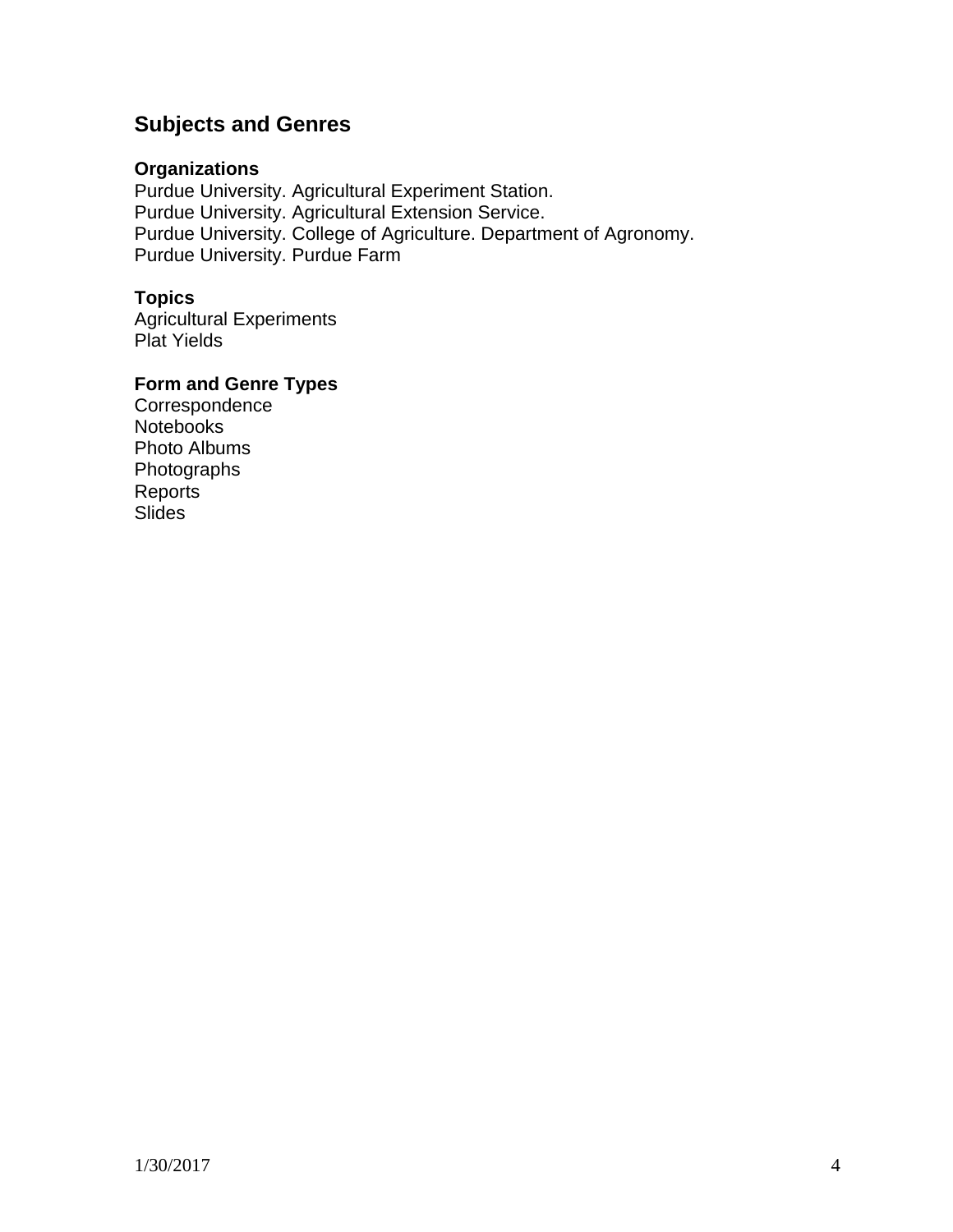# **History of the Department of Agronomy**

It is believed that the Department of Agronomy began around 1907, but curricula in agronomic subjects and crop experiments date as early as 1882, when Professor William O. Latta conducted experiments on corn, wheat, and oats. Today, the Agronomy Department regards Latta as Purdue's "first agronomist." Actual Agronomy courses first appeared in the 1905-1906 Purdue course catalog, and in 1908, Alfred T. Wiancko was appointed the first official head of the as the School of Agriculture's Department of Agronomy. The department awarded its first masters of science degree in 1913 and its first PhD twenty-one years later. Agronomy awarded 1,375 graduate degrees by the end of 2005. Agronomy became a department within Purdue's Agricultural Experiment Station in 1908.

*Sources:*

Department of Agronomy web pages:

<http://www.agry.purdue.edu/csrees/bg-overview.pdf>

[https://ag.purdue.edu/agry/Pages/department\\_history.aspx](https://ag.purdue.edu/agry/Pages/department_history.aspx)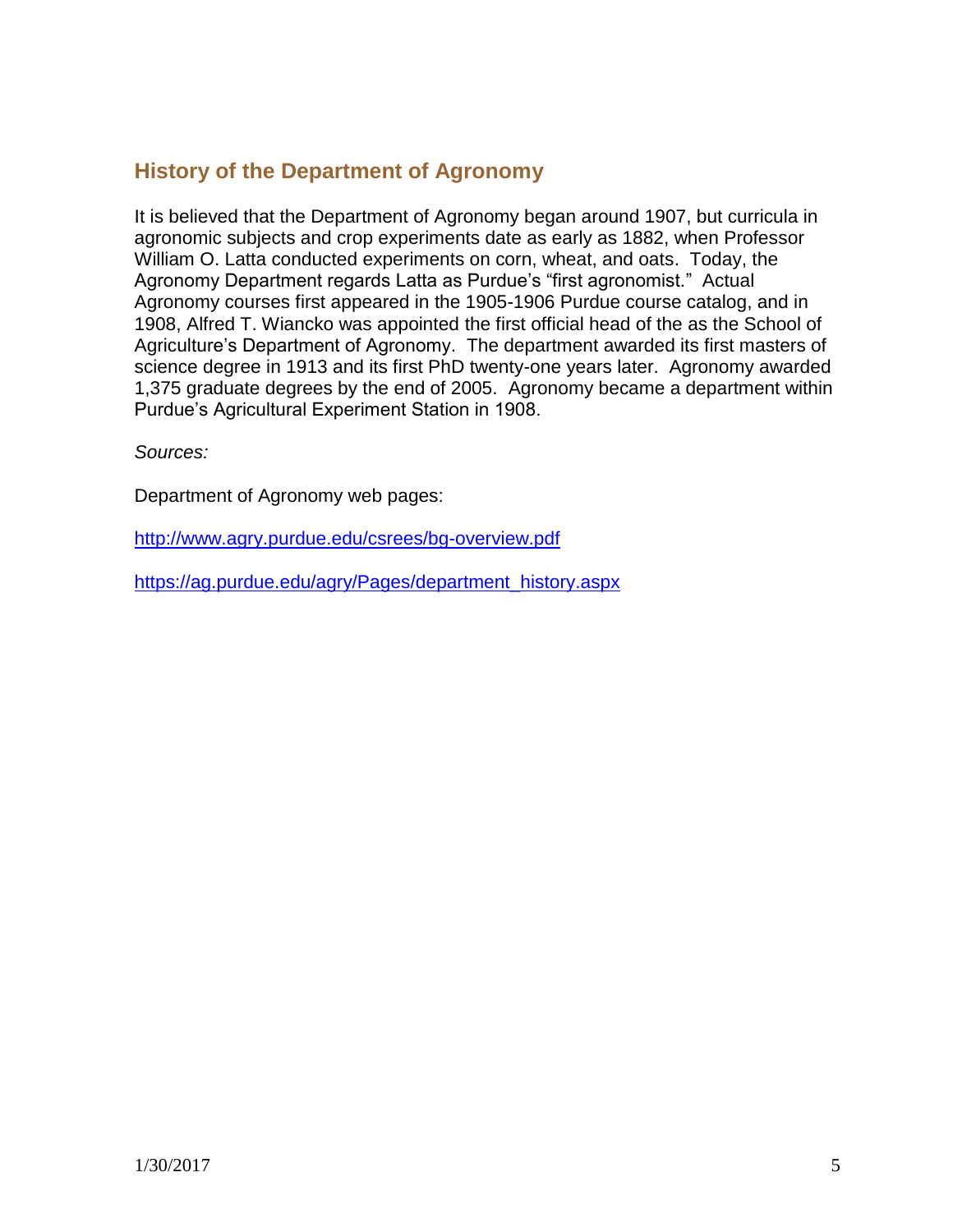# **Collection Description**

# **Scope**

The College of Agriculture, Department of Agronomy, Records (1879-2011; 18.1 cubic feet) includes an impressive collection of correspondence, field notebooks, photographs, reports, slides, and other materials.

The records are organized into a single series with items arranged chronologically by document type.

# **Descriptive Rules**

Describing Archives: A Content Standard

# **Processing Information**

All materials are housed in acid-free boxes. Some materials are housed in acid-free folders. Lantern slides and most photographs and negatives in the collection have been placed in protective acid-free sleeves and envelopes.

# **Revision History**

Collection identifier updated from UA 14.04 to UA 27 as of November 18, 2015.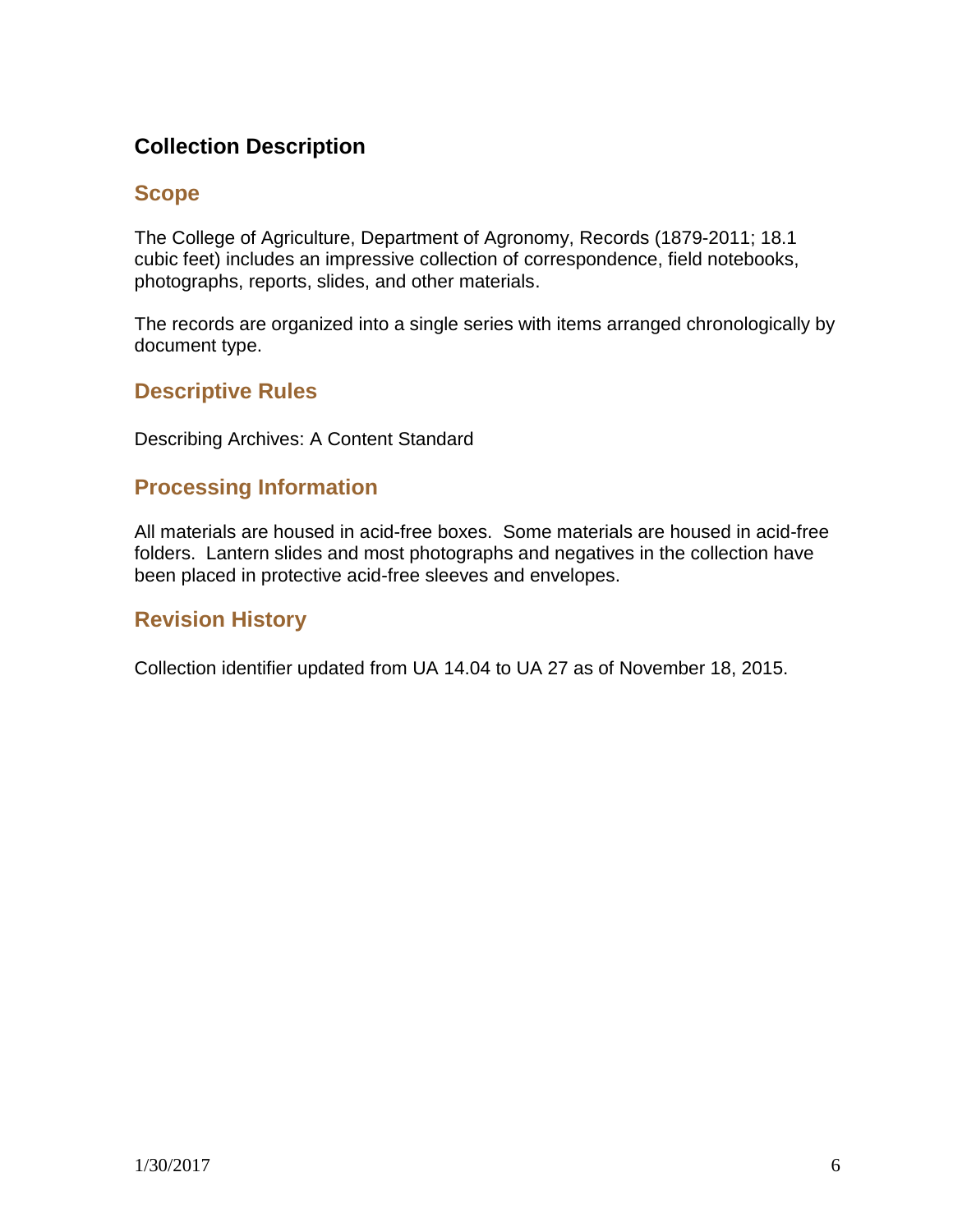# **DETAILED DESCRIPTION OF THE COLLECTION**

### **Box 1 Correspondence, Etc., 1937-1950**

- 1. K.E. Beeson, 1941-1942
- 2. George D. Scarseth, 1941-1942
- 3. G.H. Cutler, 1941-1942
- 4. G.P. Walker, 1941
- 5. M.O. Pence, 1941
- 6. Soil Testing Trailer, 1941
- 7. G.O. Mott, 1941-1942
- 8. Soil Test Kit (Sears, Roebuck & Co.), 1941-1942
- 9 Castor Beans, 1942
- 10. L.E. Allison, 1942
- 11. A.H. Probst, 1942
- 12. Appointments, Leaves of Absence, Etc., 1941-1942
- 13. A.T. Wiancko, 1941-1942
- 14. T.M. Bushnell, 1940
- 15. "Report on Soybean Special Train, March 10-19, 1941"
- 16. G.H. Cutler, 1940
- 17. Indiana Corn Performance Tests, 1940
- 18. A.H. Probst, 1941
- 19. G.O. Mott, 1940-1941
- 20. K.E. Beeson, 1940-1941
- 21. George D. Scarseth, 1941
- 22. Seed Certification, etc., 1937-1938
- 23. Report of Wheat Conference, 1941
- 24. A.T. Wiancko, 1940-1941
- 25. K.E. Beeson, Seed Certification, 1943-1944
- 26. Project, Turf for Highways & Airfields, 1944
- 27. Tobacco Project, 1944
- 28. R.R. Mulvey, 1943
- 29. Appointments, Leaves of Absence, Etc., 1943-1944
- 30. T.M. Bushnell, Soil Survey, 1943-1944
- 31. Prof. G.O. Mott, Pasture Research, Etc., 1941-1944
- 32. Dr. G.D. Scarseth, 1943-1944
- 33. C.E. Skiver, Wheat Specialist, 1944-1945
- 34. T.M. Bushnell, 1944-1945
- 35. Helmut Kohnke, 1944
- 36. Prof. H.R. Albrecht, 1944-1945
- 37. Prof. G.O. Mott, Pasture Research, 1944-1945
- 38. Prof. K.E. Beeson, Seed Certification, 1944-1945
- 39. Prof. F.E. Robbins, 1944
- 40. Appointments, Leaves of Absence, Etc., 1944-1945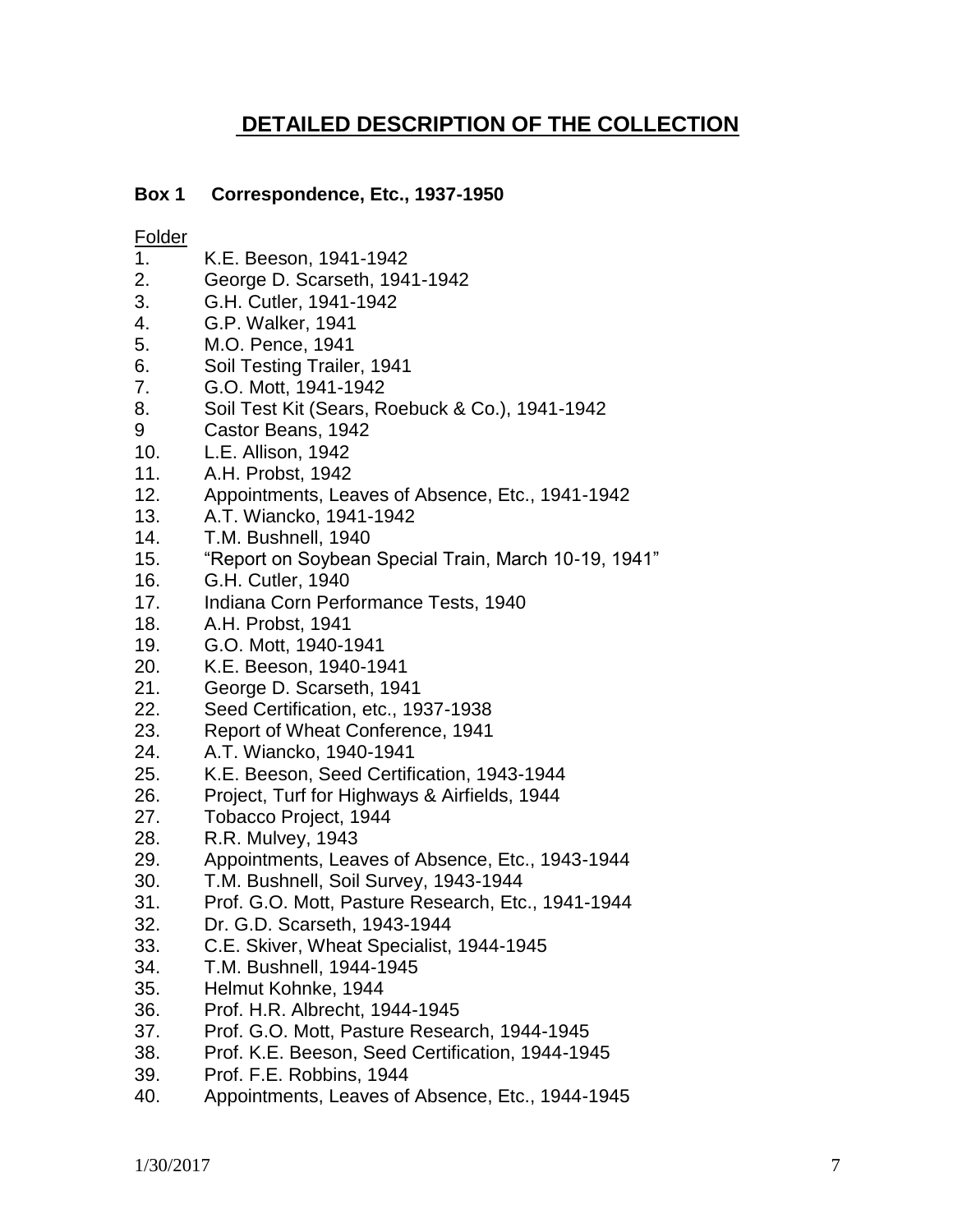- 41. Dr. F.A. Frank, 1944
- 42. Drs. G.D. Scarseth & N.J. Volk, 1943-1944
- 43. Prof. A.T. Wiancko, 1945-1946
- 44. S.R. Miles, Corn Performance Tests & Certified Corn Hybrids, 1946
- 45. Prof, K.E. Beeson, Seed Certification Standards, 1945
- 46. M.O. Pence, 1946
- 47. Prof. K.E. Beeson, ICGA Seed Certification, Etc., 1945-1946
- 48. Dr. G.H. Cutter, 1946
- 49. Dr. G.O. Mott, 1946-1946
- 50. Appointments, Leaves of Absence, Etc., 1945-1946
- 51. Soil Testing Trailer Laboratory, 1940-1941
- 52. Profs. H.R. Albrecht, N.J. Volk, & G.H. Cutter, 1945-1946
- 53. H.R. Lathrope, 1947-1948
- 54. Prof. F.E. Robbins, 1947
- 55. Prof. K.E. Beeson, Seed Certification, 1947-1948
- 56. Staff, 1947-1948
- 57. Appointments, Resignations, Etc., 1947-1948
- 58. Prof. K.E. Beeson, 1949
- 59. H.R. Lathrope, 1948-1949
- 60. Staff, 1948-1949
- 61. Appointments, Resignations, Etc., 1948-1949
- 62. Appointments, Leaves, Resignations, Etc., 1949-1950
- 63. Staff, 1949-1950
- 64. Midwest Regional Turf Foundation, Proceedings of Turf Conference, 1949
- 65. Prof. K.E. Beeson, Seed Certification, Etc., 1949-1950

#### **Box 2 Field Notebooks, 1879-1902**

#### Folder

- 1. Field Notebook, "Book A Experiments," 1879-1883
- 2. Field Notebook, "Book B Experiments," 1882-1886
- 3. Field Notebook, Purdue Farm, 1886-1889
- 4. Field Notebook, "Record Book C of Field Experiments by the Agriculturalists," 1886-1892
- 5. Field Notebook, "Plat Yields," 1891
- 6. Field Notebook, "Plat Yields, Purdue Farm," 1892-1893
- 7. Field Notebook, "Plat Yields," 1892-1894
- 8. Field Notebook, "Record Book D, Field Experiments, Purdue Farm," 1892- 1902

#### **Box 3 Field Notebooks, 1893-1907**

#### Folder

1. Field Notebook, 1893-1896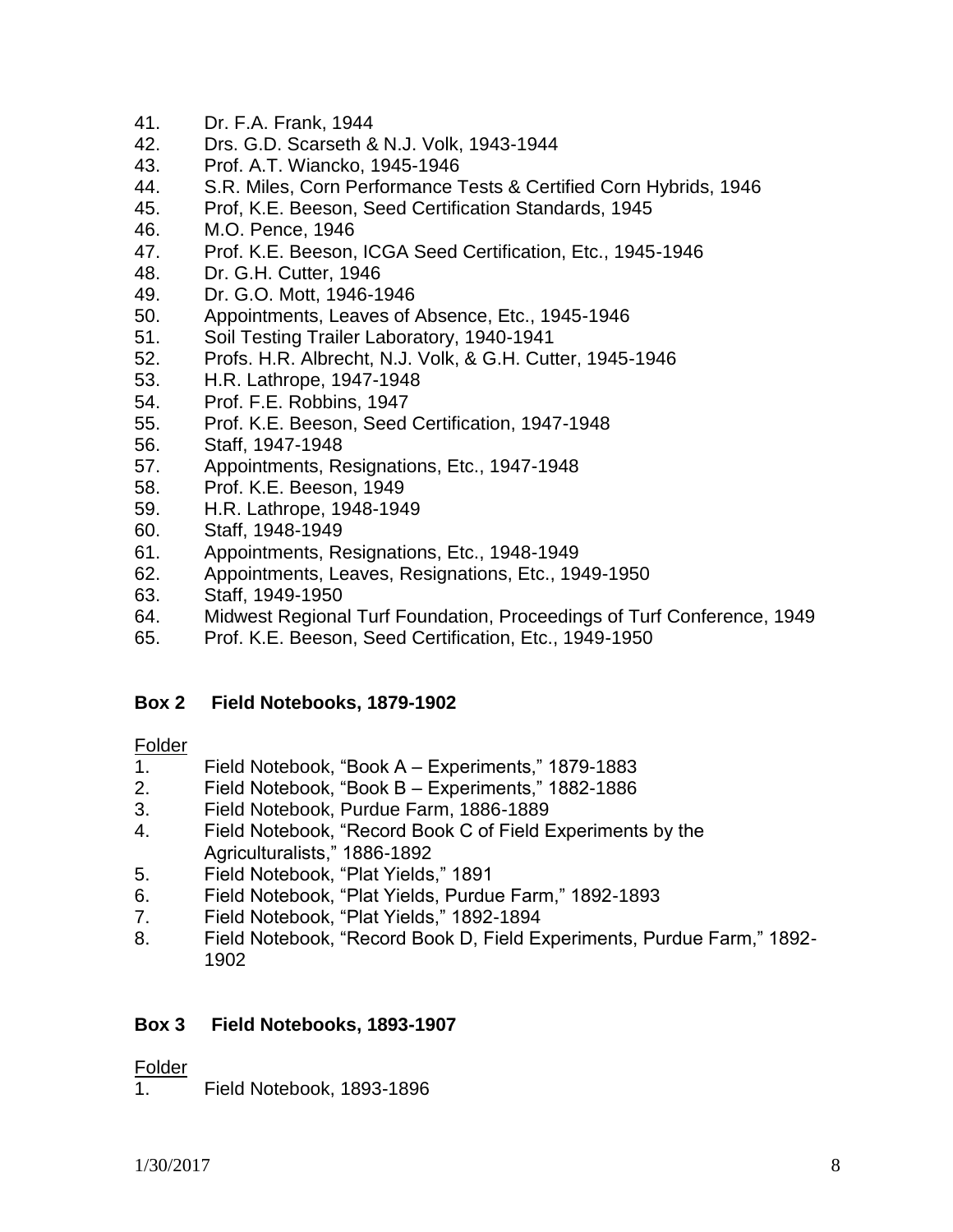- 2. Field Notebook, 1895-1898. Contains plat yields, as well as addresses for bulletin, Indiana State Fair, 1892-1894
- 3. Field Notebook, 1896-1899
- 4. Field Notebook, J.H. Skinner, 1899-1901
- 5. Field Notebook, Albert N. Hume, Assistant Agriculturalist, 1902
- 6. Field Notebook, "Weights [of] Wheat & Corn 1902; Hay 1903; Wheat (Sheaves) 1903," 1902-1905
- 7. Field Notebook, "Weights Threshed Wheat 1902," 1902-1906
- 8. Field Notebook, 1904-1907

## **Box 4 Field Notebooks and Loose Field Notes, 1890s-circa 1920**

#### **Folder**

- 1. Field Notebook, "Data Concerning Experiments in Crop Rotation and Soil Fertilization; farm of the S.W. Little Coal Co., Littles, Pike Co, Ind.," 1905- 1910
- 2. Field Notebook. Pertaining to legume fertilizer test, Scott County, Indiana. circa1906-1911
- 3. Field Notebook, D.W. Field. 1908-1910
- 4. Field Notebook, 1910-1913
- 5. Field Notebook, 1911-1915
- 6. Field Notebook, "Foreman's Reference Book of Experiments on Wilson Farm," circa 1920
- 7. Loose Field Notes, "Record of Cooperative Corn Experiments," 1903
- 8. Loose Field Notes, 1907-1910, undated Includes "Irregular Reports of Corn Varieties, 1907"; "Results of Effects of Detasseling Corn Experiment, 1907-1910"; "Maturity Record, 1910"; "Notes on Relative Dates of Maturity of Corn Varieties," undated
- 9. Field Notebook, 1903-1904
- 10. Field Notebook, 1890-1893

# **Box 5 Field Notebooks, 1946-1960**

- 1 Field Notebook, "Sunflowers," 1946-1947
- 2. Field Notebook, "Misc. 1," 1947
- 3. Field Notebook, "Castor Bean Sesame Guar Sunfl.," 1947-1948
- 4. Field Notebook, "Flax Saff Guar," 1949-1955
- 5. Field Notebook, "Sunflower," 1949-1960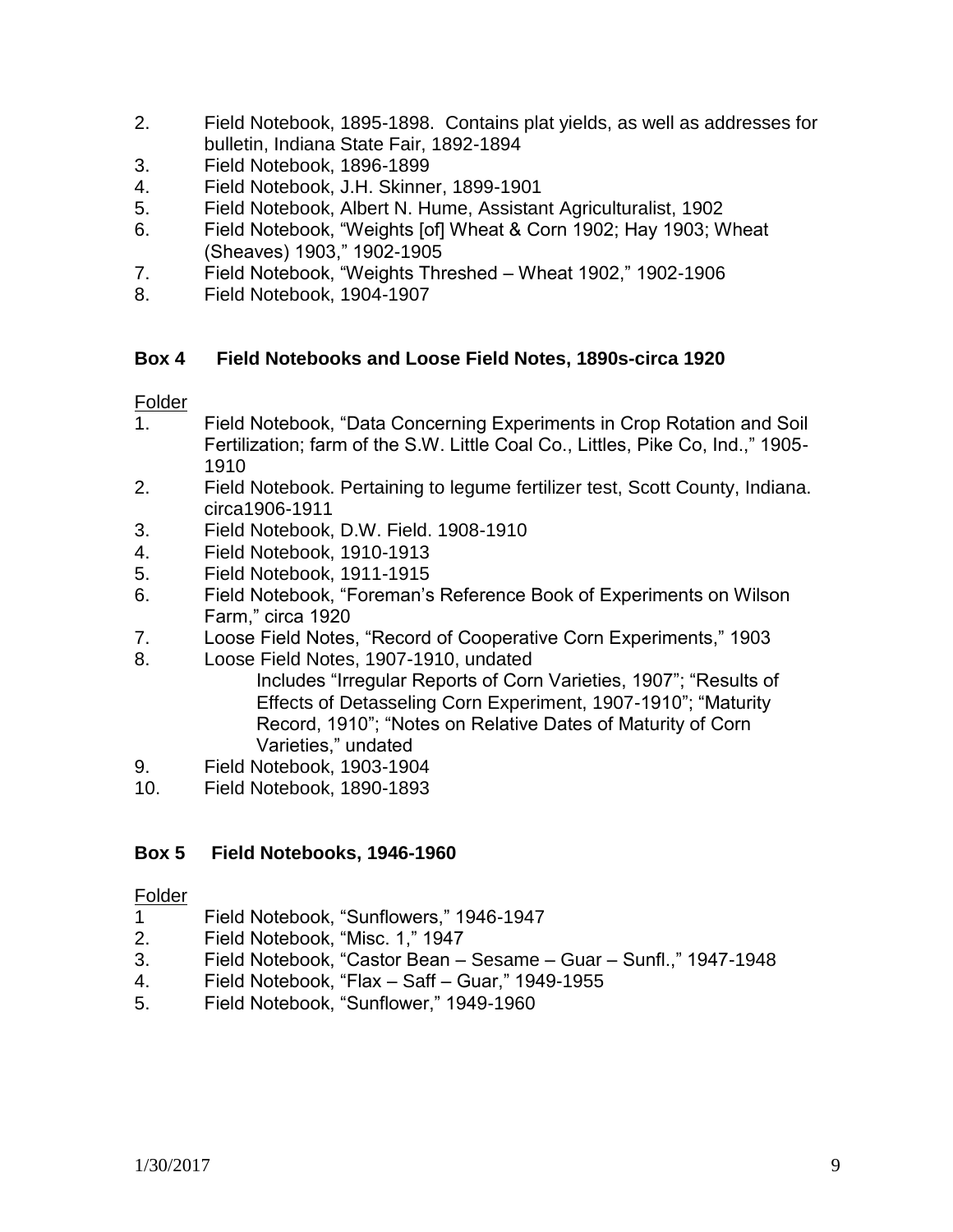# **Box 6 Summary Books and Reports, 1900s-1980s**

#### Folder

- 1. Summary Book, "Crops Summaries, Variety Tests, Cultural Experiments, Soils and Crops Department," undated. Covers period, 1902-1928
- 2. Summary Book, "Project Outlines, Soils and Crops Department," circa, 1939. Covers period circa 1879-1924. (Part 1)
- 3. Summary Book, "Project Outlines, Soils and Crops Department," circa, 1939. Covers period circa 1879-1924. (Part 2)
- 4. Summary Book, "Soil Fertility Summaries, Soils and crops Department," circa, 1928
- 5. Report, "Results of Crop Rotation Experiments on Soils and Crops Experiment Farm," circa 1939 Covers period 1915-1939
- 6. Report, Agronomy Department, for 1981-82
- 7. Report, Agronomy Department, for 1983-84
- 8. Report for 1961-62 (Experiment Station)
- 9. Report for 1963-64 (Agronomy Department)
- 10. Characteristics of the Agronomy Program, 1966
- 11. Report for 1967-68 (Agronomy Department)
- 12. Report for 1968-69 (Agronomy Department)
- 13. Report for 1969-70 (Agronomy Department)
- 14. Review of Agronomy Program (Extension), 1961

# **Box 7 Soil Surveys, Etc., 1910s-1980s**

- 1. Soil Survey, Miscellaneous, 1922, 1926-1928
- 2. Soil Surveys, Adams (1923), Allen (1910), Benton (1917), Clay (1927), and Clinton (1915) Counties
- 3. Soil Surveys, Decatur (1922), Delaware (1915), Elkhart (1916), Gibson (1926), and Kosciusko (1927) Counties
- 4. Soil Surveys, Lawrence (1928), Ohio and Switzerland (1935), Putnam (undated), and Randolph (undated) Counties
- 5. Soil Surveys, Tipton (1914), Warren (1916)and Wayne (1930) Counties
- 6. Booklets, "General Soil Regions of Indiana," 1933; "Characteristics of General Soil Regions of Indiana," undated
- 7. Book, *Frank Mann's Soil Book*, 1912
- 8. Booklet, "Key to Soils of Indiana," 1982
- 9. "Key to Soils of Indiana," 1971
- 10. Booklet, "A Story of Hoosier Soils," 1958
- 11. Soil Map, Porter County, 1916
- 12. Soil Survey Status Maps, 1980, 1987; and Information Sheets, 1965, 1978, 1981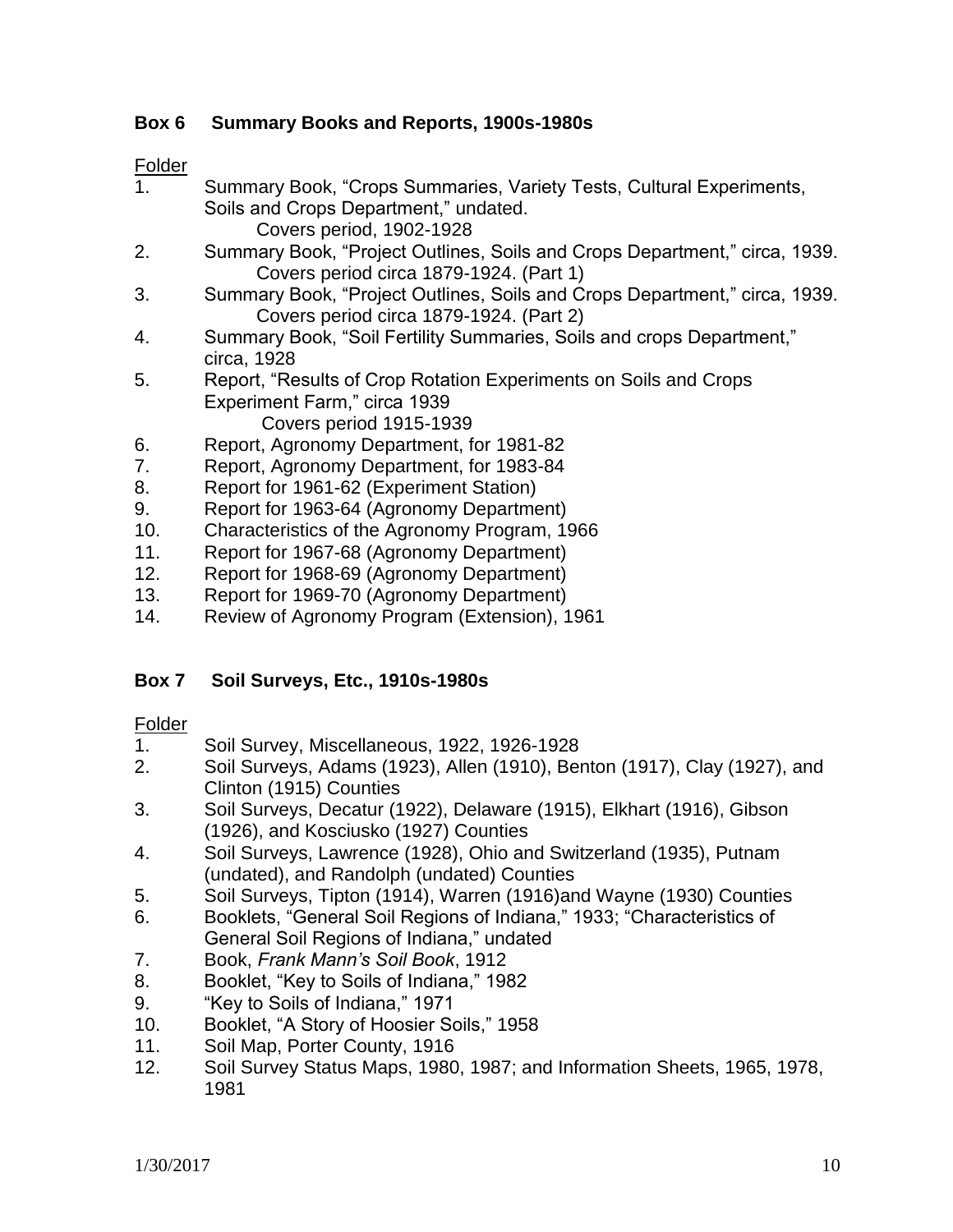## **Box 8 Experiment Station, Cyanamid Fellowships, Reports, 1936-1940**

#### Item

- 1. Bound Report: "Progress Report for 1940 American Cyanamid Company Research Fellowship, Agronomy Department, Purdue University, Agricultural Experiment Station"
- 2. Bound Report: "Progress Report for 1939 American Cyanamid Company Research Fellowship, Agronomy Department, Purdue University, Agricultural Experiment Station"
- 3. Bound Report: "Progress Report For 1938 on the Effect of Cyanamid and Potash when Plowed Under with Organic Refuse on the Yields of Crops in a Rotation and on the Organic Content of the Soil"
- 4. Bound Report: "Progress Report for 1937 on the Value of Calcium Cyanamid as a Herbicide"
- 5. "Progress Report for 1936 on the Value of Calcium Cyanamid as a Herbicide"

#### **Box 9 Southwestern Indiana Wheat Improvement Project, Annual Reports 1931-1953**

#### Item

- 1. Annual Report on the Southwestern Indiana Wheat Improvement Project, 1931
- 2. Annual Report on the Southwestern Indiana Wheat Improvement Project, 1931
- 3. Annual Report on the Southwestern Indiana Wheat Improvement Project, 1932
- 4. Annual Report on the Southwestern Indiana Wheat Improvement Project, 1933
- 5. Annual Report on the Southwestern Indiana Wheat Improvement Project, 1933
- 6. Annual Report on the Southwestern Indiana Wheat Improvement Project, 1934
- 7. Annual Report on the Southwestern Indiana Wheat Improvement Project, 1934
- 8. Annual Report on the Southwestern Indiana Wheat Improvement Project, 1935
- 9 Annual Report on the Southwestern Indiana Wheat Improvement Project, 1936
- 10. Annual Report on the Southwestern Indiana Wheat Improvement Project, 1937
- 11. Annual Report on the Southwestern Indiana Wheat Improvement Project, 1937
- 12. Annual Report on the Southwestern Indiana Wheat Improvement Project, 1938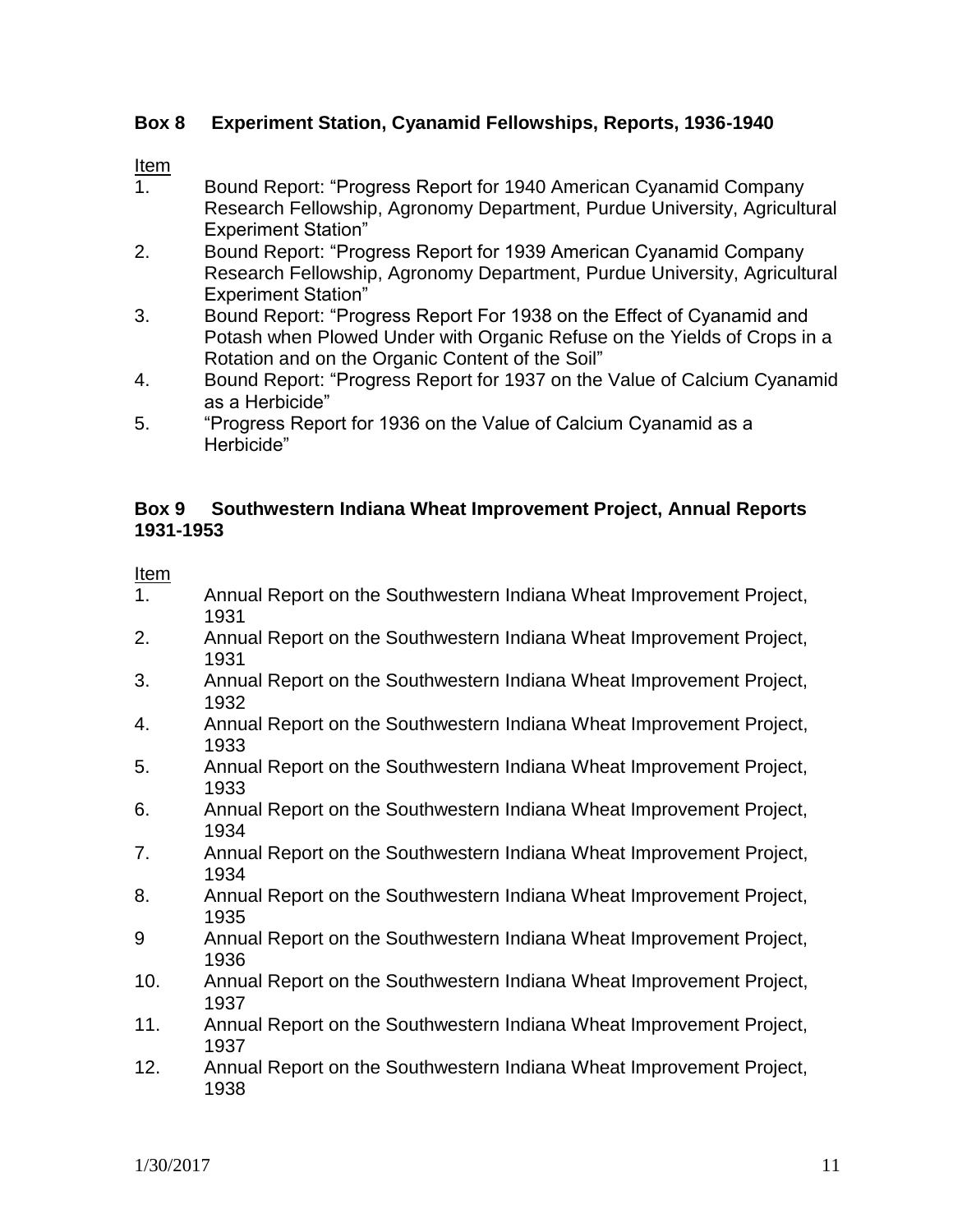- 13. Annual Report on the Southwestern Indiana Wheat Improvement Project, 1938
- 14. Annual Report on the Southwestern Indiana Wheat Improvement Project, 1939
- 15. Annual Report on the Southwestern Indiana Wheat Improvement Project, 1939
- 16. Annual Report on the Southwestern Indiana Wheat Improvement Project, 1940
- 17. Annual Report on the Southwestern Indiana Wheat Improvement Project, 1940

## **Box 10 Southwestern Indiana Wheat Improvement Project, Annual Reports, 1931-1953, cont.**

Item

- 1. Booklet: Wheat Improvement in Southwestern Indiana and Southeastern Illinois, 1947
- 2. Booklet: Wheat Improvement in Southwestern Indiana and Southeastern Illinois, 1948
- 3. Booklet: The Story of Wheat Improvement in the Pocket Area, 1946
- 4. Booklet: The Story of Wheat Improvement in the Pocket Area, 1946
- 5. Annual Report on the Southwestern Indiana Wheat Improvement Project, 1941
- 6. Annual Report on the Southwestern Indiana Wheat Improvement Project, 1941
- 7. Annual Report on the Southwestern Indiana Wheat Improvement Project, 1942
- 8. Annual Report on the Southwestern Indiana Wheat Improvement Project, 1942
- 9 Annual Report on the Southwestern Indiana Wheat Improvement Project, 1943
- 10. Annual Report on the Southwestern Indiana Wheat Improvement Project, 1943
- 11. Annual Report on the Southwestern Indiana Wheat Improvement Project, 1944
- 12. Survey of Soft Wheat Producing Areas Tributary to Mills of Igleheart Bro., Inc and Proposed Expansion of The Wheat Improvement Program, 1945
- 13. Annual Plan of Work, 1951
- $14.$ 7<sup>th</sup> Annual Report, Extension Agronomist, 1952
- $15.$ 8<sup>th</sup> Annual Report, Extension Agronomist, 1952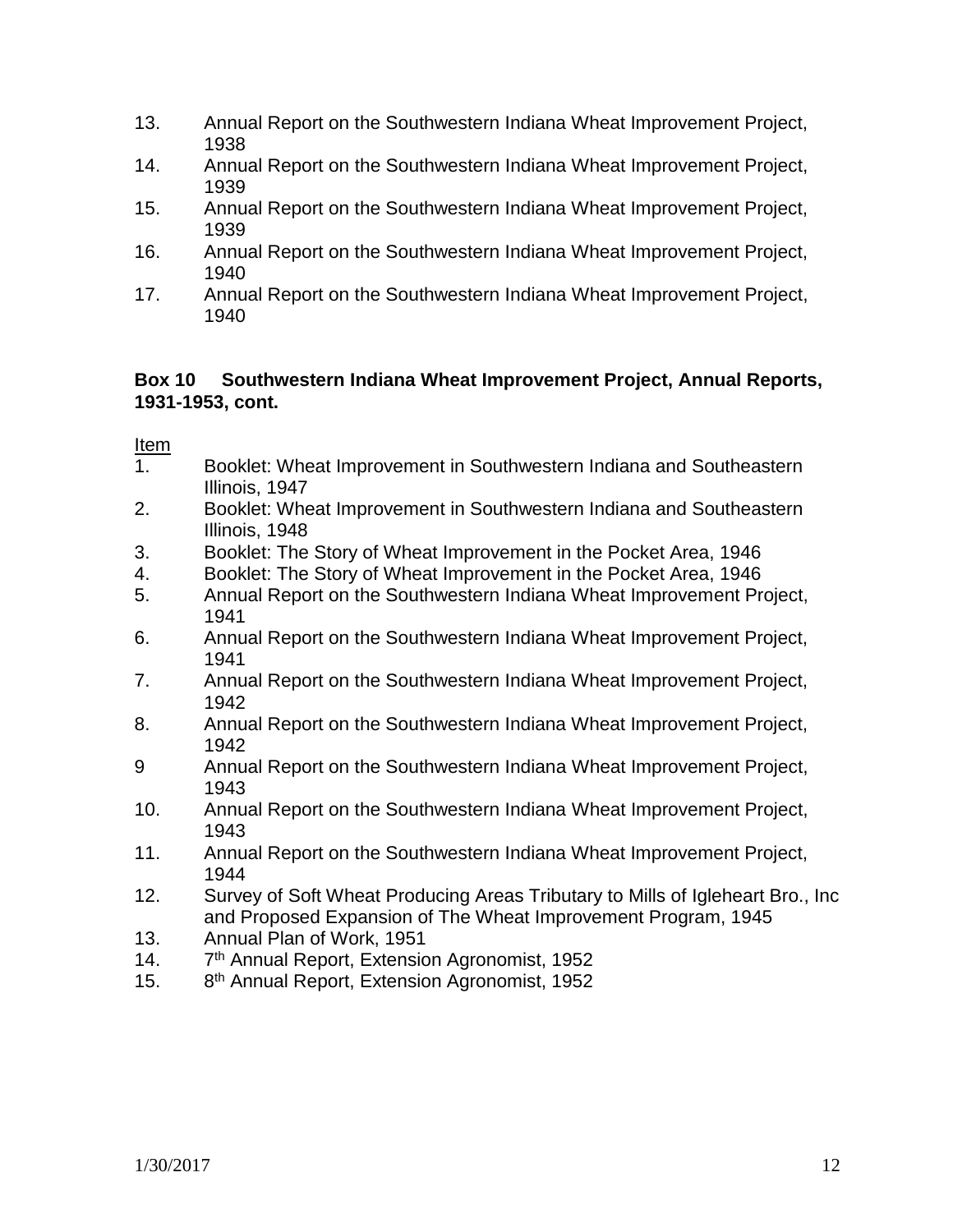#### **Box 11 Agronomy Extension, Reports, 1922-1932, 1955-1956**

#### **Folder**

- 1. Annual Reports, 1922-1929
- 2. Annual Report, 1930
- 3. Annual Report, 1931
- 4. Annual Report, 1932
- 5. Annual Report, 1955
- 6. Annual Report, 1956

# **Box 12 Agronomy Extension, Plans of Work, 1924-1932, 1954-1958**

| Folder |      |
|--------|------|
| 1.     | 1924 |
| 2.     | 1925 |
| 3.     | 1926 |
| 4.     | 1927 |
| 5.     | 1928 |
| 6.     | 1929 |
| 7.     | 1930 |
| 8.     | 1931 |
| 9.     | 1932 |
| 10.    | 1954 |
| 11.    | 1955 |
| 12.    | 1956 |
| 13.    | 1957 |
| 14.    | 1958 |
|        |      |

#### **Box 13 Agronomy Extension, Tennessee Valley Authority, Test Demonstration Farm Work, Reports, 1940s-1970**

Folder

1. Prior to 1946 (1942-1946) 2. 1946 3. 1947 4. 1948 1949 6. 1949-50 7. 1949-50 8. 1951 9. 1952 10. 1953 11. 1954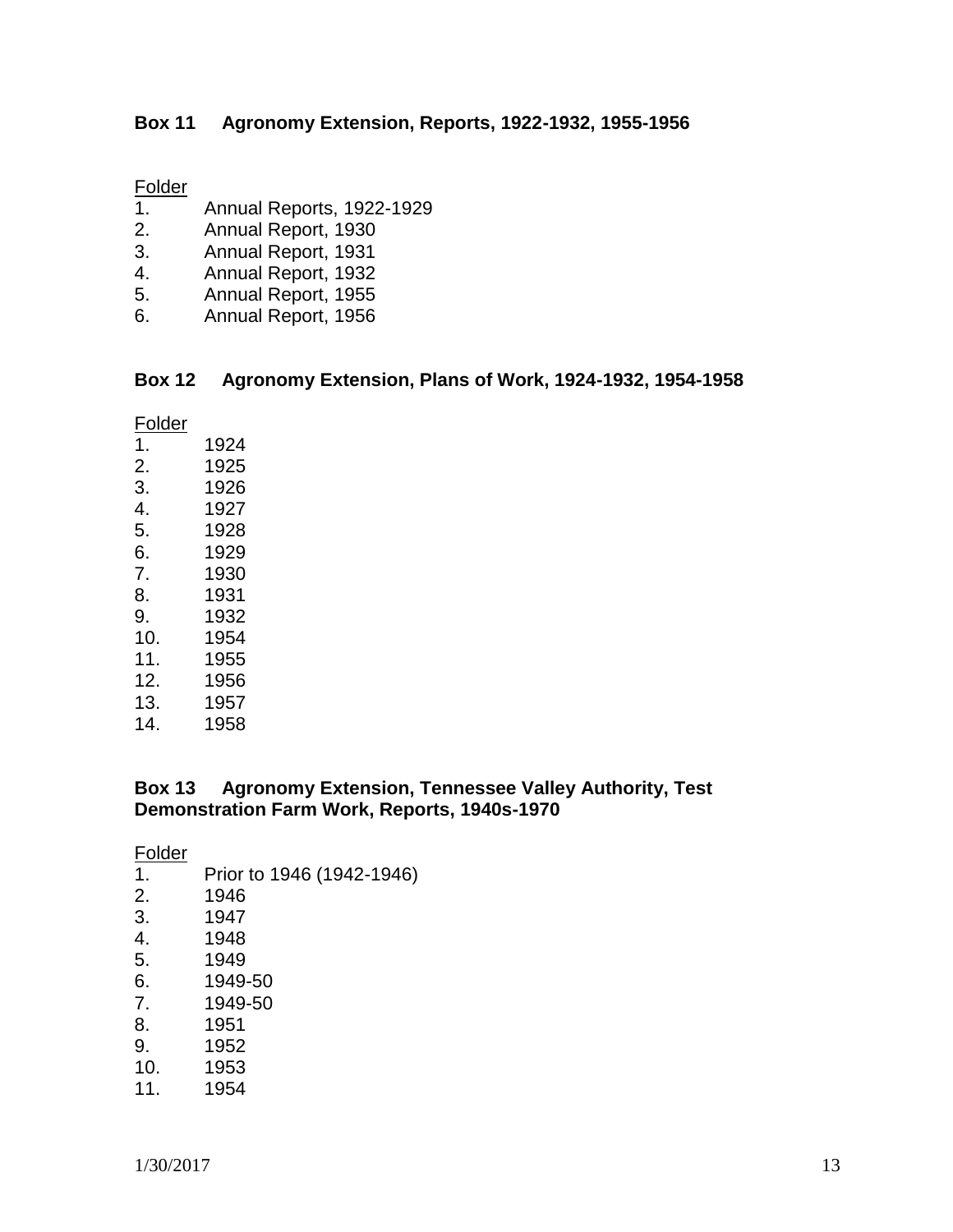| 12. | 1955 |
|-----|------|
| 13. | 1957 |
| 14. | 1958 |
| 15. | 1958 |
| 16. | 1959 |
| 17. | 1960 |
| 18. | 1961 |
| 19. | 1962 |
| 20. | 1963 |
| 21. | 1965 |
| 22. | 1968 |
| 23. | 1969 |
| 24. | 1970 |

#### **Box 14 Agronomy Extension, Agronomy Farm Field Day, Guides, Etc., 1950s-2000**

- 1. Purdue Agronomy Farm Field Day, 1980
- 2. Purdue Agronomy Farm Field Day, 1981
- 3. Purdue Agronomy Farm Field Day, 1982
- 4. Purdue Agronomy Farm Field Day, 1983
- 5. Purdue Agronomy Farm Field Day, 1984
- 6. Purdue Agronomy Farm Field Day, 1985
- 7. Purdue Agronomy Farm Field Day, 1986
- 8. Purdue Agronomy Farm Field Day, 1987
- 9 Purdue Agronomy Farm Field Day, 1988
- 10. Purdue Agronomy Farm Field Day, 1989
- 11. Purdue Agronomy Farm Field Day, 1990
- 12. 50 Years of Research, Agronomy Research Center Field Day, 2000
- 13. Purdue Agronomy Farm Field Day, 1954
- 14. Purdue Agronomy Farm Field Day, 1957
- 15. Purdue Dairy-Agronomy Field Day, 1961
- 16. Purdue Agronomy Farm Field Day, 1960
- 17. Purdue Corn-Soybean Field Day, 1962
- 18. Purdue Agronomy Farm Field Day, 1963
- 19. Purdue Agronomy Farm Field Day, 1964
- 20. Purdue Agronomy Farm Field Day, 1965
- 21. Purdue Agronomy Farm Field Day, 1966
- 22. Purdue Agronomy Farm Field Day, 1967
- 23. Purdue Agronomy Farm Field Day, 1968
- 24. Purdue Agronomy Farm Field Day, 1969
- 25. Purdue Agronomy Farm Field Day, 1970
- 26. Purdue Agronomy Farm Field Day, 1971
- 27. Purdue Agronomy Farm Field Day, 1972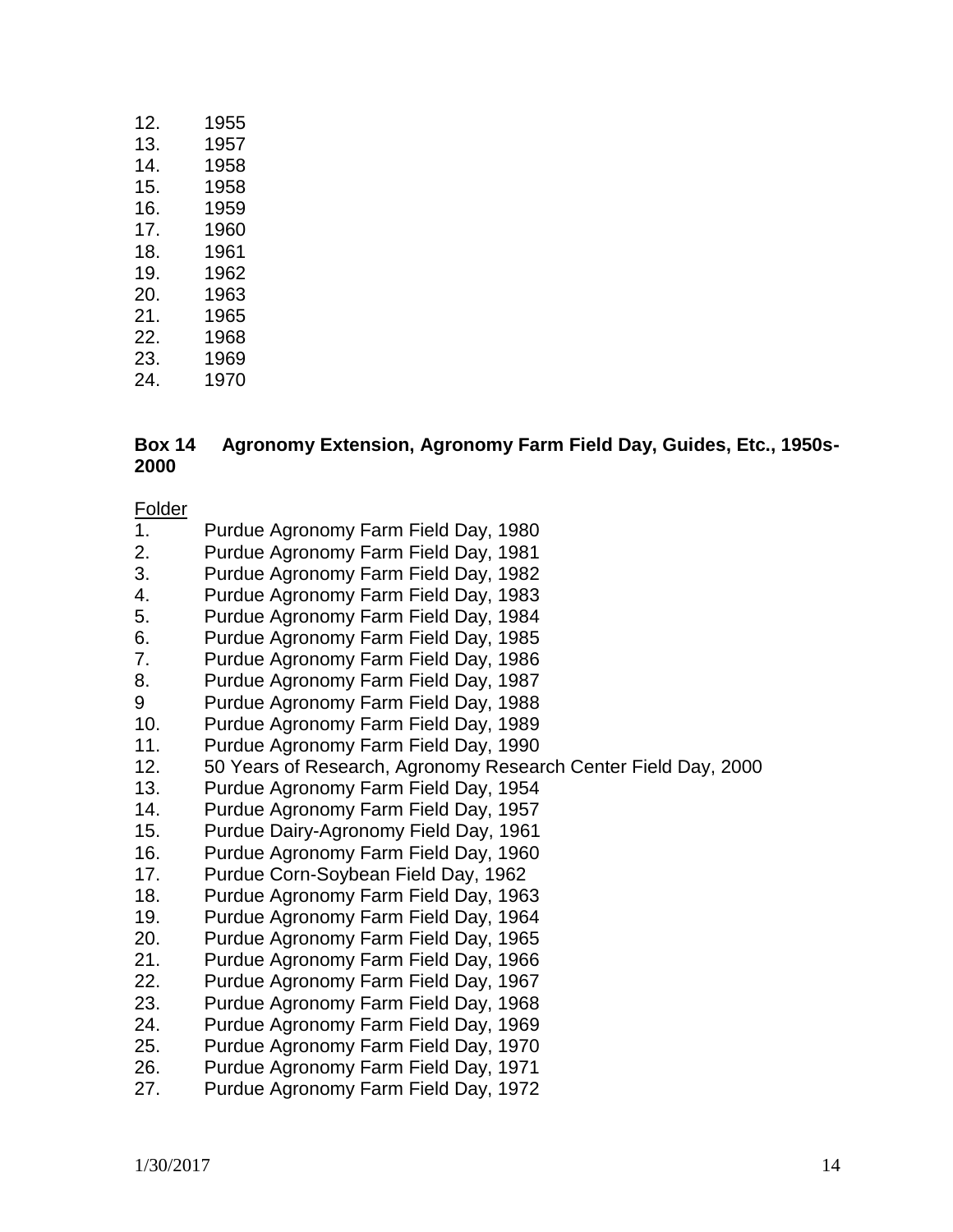- 28. Purdue Agronomy Farm Field Day, 1973
- 29. Purdue Agronomy Farm Field Day, 1974
- 30. Purdue Agronomy Farm Field Day, 1975
- 31. Purdue Agronomy Farm Field Day, 1976
- 32. Purdue Agronomy Farm Field Day, 1977
- 33. Purdue Agronomy Farm Field Day, 1978
- 34. Purdue Agronomy Farm Field Day, 1979

#### Folder

1. Programs, 1956, 1991-1993

#### **Box 15 Crops and Soils Notes, 1964-circa 1983**

*Articles published by Purdue Agronomists for* Hoosier Farmer *Magazine*

Folder

- 1. Nos. 1-50 (1964-1966)
- 2. Nos. 51-99 (1966-1968)
- 3. Nos. 100-150 (1968-1970)
- 4. Nos. 151-199 (1970-1972)
- 5. Nos. 200-250 (1972-1975)
- 6. Nos. 251-299 (1975-1977)
- 7. Nos. 300-325 (1977-1979)
- 8. Nos. 326-350 (1979-1980)
- 9. Nos. 351-375 (undated, circa 1980-1981)
- 10. Nos. 376-399 (undated, circa 1981-1982)
- 11. Nos. 400-428 (undated, circa 1982-1983)

## **Box 16 Extension and Miscellaneous Bulletins, Circulars, Leaflets, and Mimeos, 1910s-1960s**

*Short essays pertaining to Agronomy topics*

- 1. Extension Bulletins, 1913-1914, 1916
- 2. Extension Bulletins, 1920-1921, 1924-1925
- 3. Extension Bulletins, 1930, 1932-1933
- 4. Extension Bulletins, 1935, 1938-1941
- 5. Extension Bulletins, 1943-1944, 1947-1948
- 6. Extension Bulletins, 1950, 1954, 1960-1961
- 7. Extension Circulars, 1956-1957, 1959
- 8. Extension Circulars, 1961-1963
- 9. Extension Leaflets, 1912, 1914-1915, 1917
- 10. Extension Leaflets, 1930, 1932-1935, 1939
- 11. Extension Leaflets, 1942, 1944, 1949
- 12. Extension Leaflets, 1951, 1953, 1955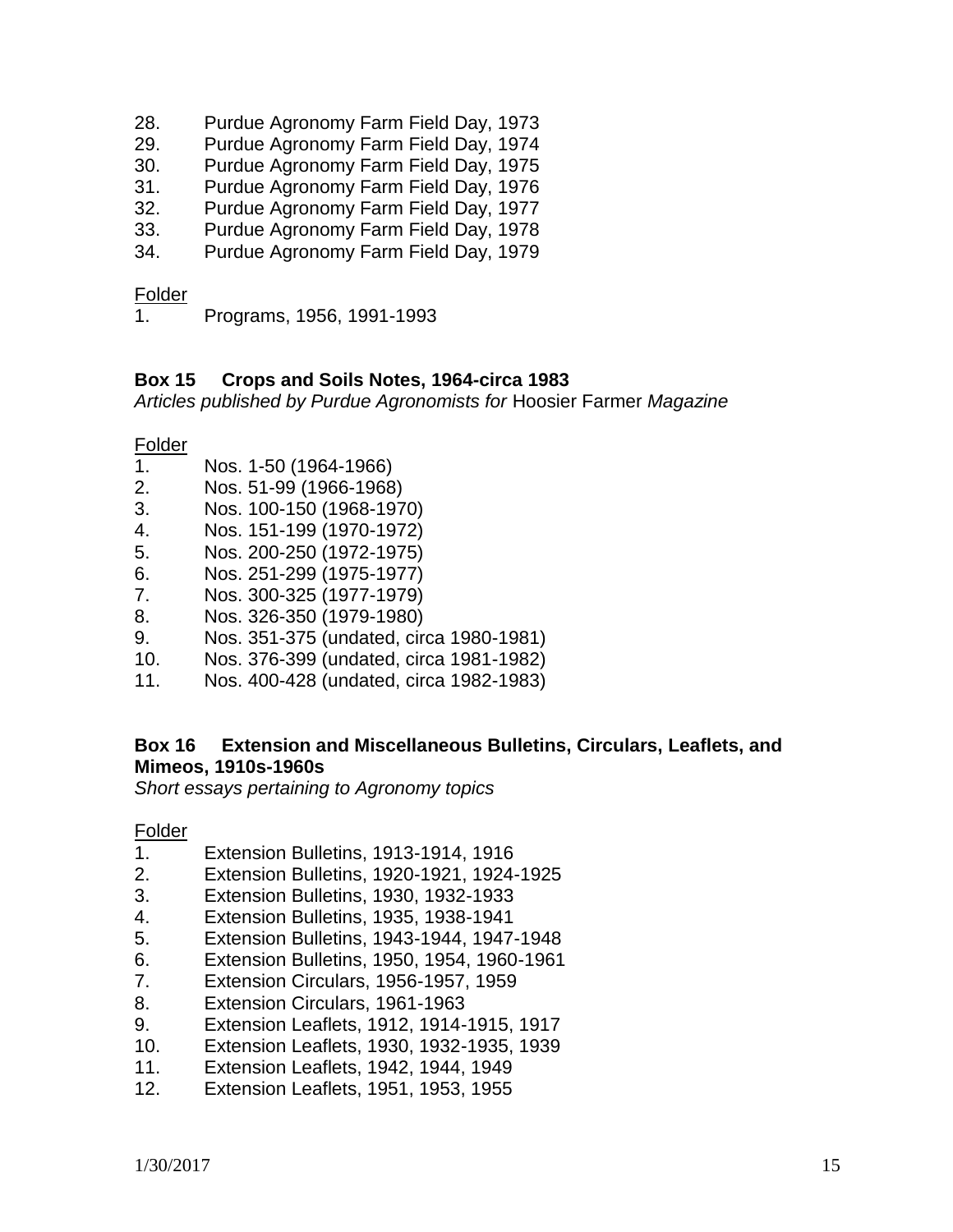- 13. Miscellaneous, Phosphates, 1927, 1958, undated
- 14. Miscellaneous, Potash, 1945, undated
- 15. Miscellaneous, Corn, 1948, 1951-1952, undated
- 16. Miscellaneous, Fertilizers, 1953, undated
- 17. Miscellaneous, Soils, 1932, 1940, 1964, undated
- 18. Miscellaneous, Lime, 1921, 1937, 1940, 1957, undated
- 19. Miscellaneous, Soybeans, 1917, 1929
- 20. Miscellaneous, Soybeans, 1930, 1932-1933, 1938
- 21. Miscellaneous, Soybeans, 1941, 1943-1944, 1947
- 22. Miscellaneous, Soybeans, 1952, 1958, 1963-1964
- 23. Miscellaneous, Tobacco, 1965, undated
- 24. Miscellaneous, Various, 1920s, 1950s-1960s, undated
- 25. Mimeos, circa 1940s
- 26. Mimeos, 1953-1959
- 27. Mimeos, 1960-196s, 1966
- 28. Mimeos, undated

#### **Box 17 Theses, 1900s-1920s**

#### **Folder**

- 1. "Physical Characteristics of Some Typical Indiana Soils," 1905
- 2. "Effect of Organic Matter," 1906
- 3. "Organic Matter and Humus Content," 1908
- 4. "Study of the Physical Properties of Some Luzon Soils," 1908
- 5. "Effect of Detasseling," 1909
- 6. "Production, Preservation, Reinforcement and Application of Farm Manures," 1910
- 7. "Fertility Needs of Various Crops," 1910
- 8. "Pot Experiment to Determine the Effect of Different Methods of Fertilization," 1911
- 9. "Effect of Soil Fertilization Upon the Chemical Composition of the Corn Plant," 1911
- 10. "Soil Survey of Crestview Farm," 1914
- 11. "Nitrate Nitrogen Production," 1925
- 12. "Effect of Fertilization on Corn Plant Growth and the Root, Stalk and Ear Rots of Corn," 1925

#### **Box 18 Agronomy Booklets, 1910s-1980s, undated**

#### Items

- 1. *Laboratory Exercises in Soil Fertility*, 1916
- 2. *The Agronomy Handbook of Soils and Soil Management and Crops and Crop Production in Indiana*, 1953
- 3. *Careers in Agronomy, Crops Science, and Soil Science*, 1975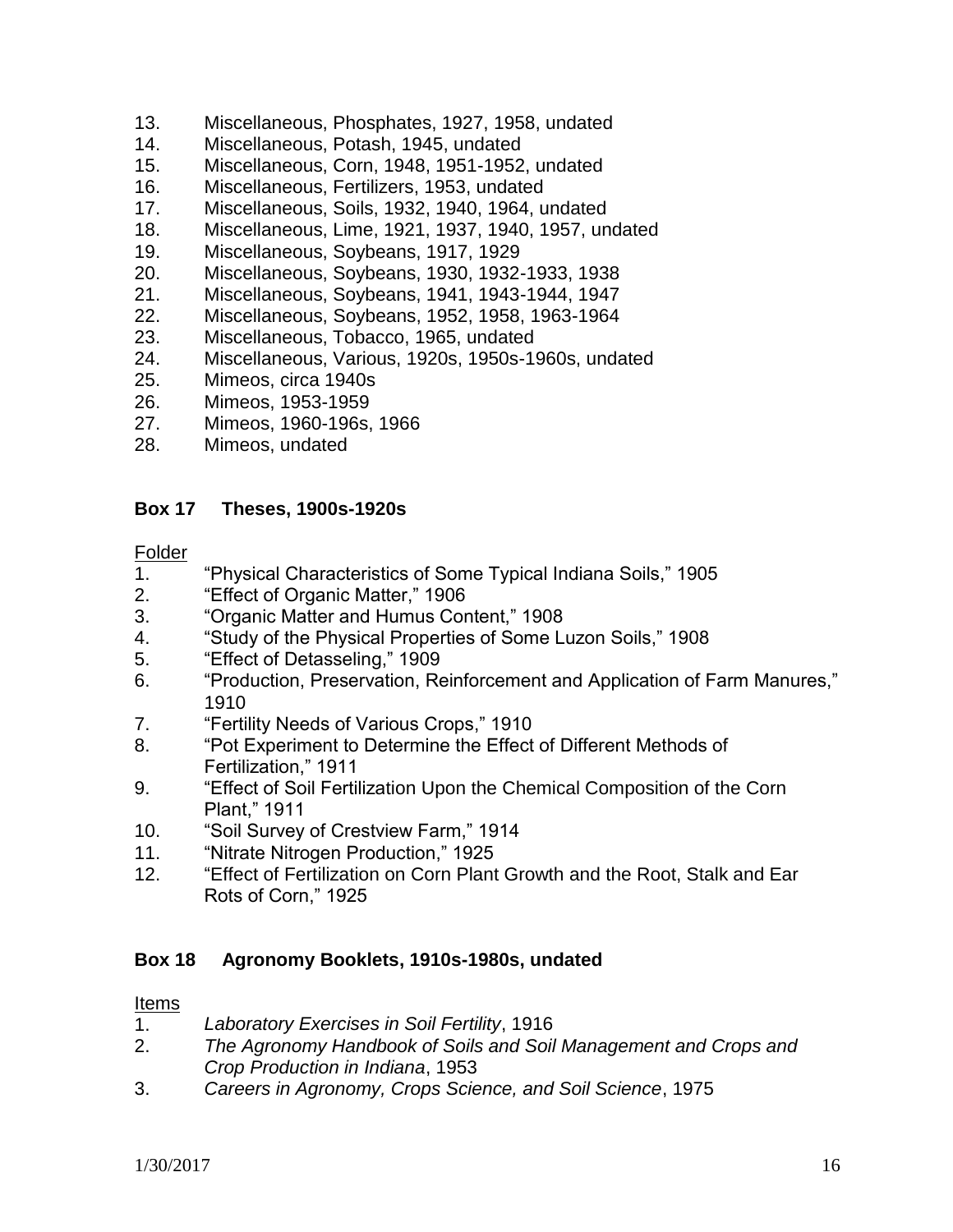- 4. *Agronomic Research for Food*, 1976
- 5. *Agronomy: Science in Action*, 1979
- 6. *Agronomy – Solving Problems, Serving People*, 1980
- 7. *The Soybean Project*, 1989
- 8. *Agronomy Farm Research*, undated
- 9. *Agronomy Farm Research*, undated
- 10. *Training in Plants and Soils: Agronomy*, undated
- 11. *Training in Plants and Soils: Agronomy*, undated
- 12. *Research in Plants and Soils: Agronomy Farm*, undated
- 13. *Laboratory Exercises in General Farm Mechanics*, 1915
- 14. *Agronomy Department Official Corn Score Card*, undated
- 15. *Graduate Training in Plants and Soils: Agronomy*, 1965

#### **Box 19 Department Activities, circa 1900s-1960s**

*Mostly drafts of articles written by Agronomy faculty*

#### Folder

- 1. A.T. Wiancko
- 2. Xerox of Award Statements
- 3. Department Activities up to 1922
- 4. Gilbert Walker
- 5. S.D. Conner
- 6. Miscellaneous

#### **Box 20 Course Lecture Notes, 1904-1905, 1947-1949, 1956**

#### Item

- 1. Agronomy 220 (Soil Chemistry) and Agronomy 134 (Soil Analysis), 1947
- 2. Agronomy 134 (Soil Analysis), 1948-1949

#### **Folder**

- 1. Agronomy 220 (Soil Chemistry), 1947-1948; Agronomy 692 (Field Crop Seminar), 1956
- 2. Soil Physics Lectures, 1904-1905

#### **Box 21 Experiment Fields & Farms, Data and Test Results, 1900s-1950s**

#### Item

1. R.H. Bush, Record Book, 1926-1932

- 1. Vincennes Experiment Field, 1926-1927
- 2. North Vernon Experiment Farm, 1922-1926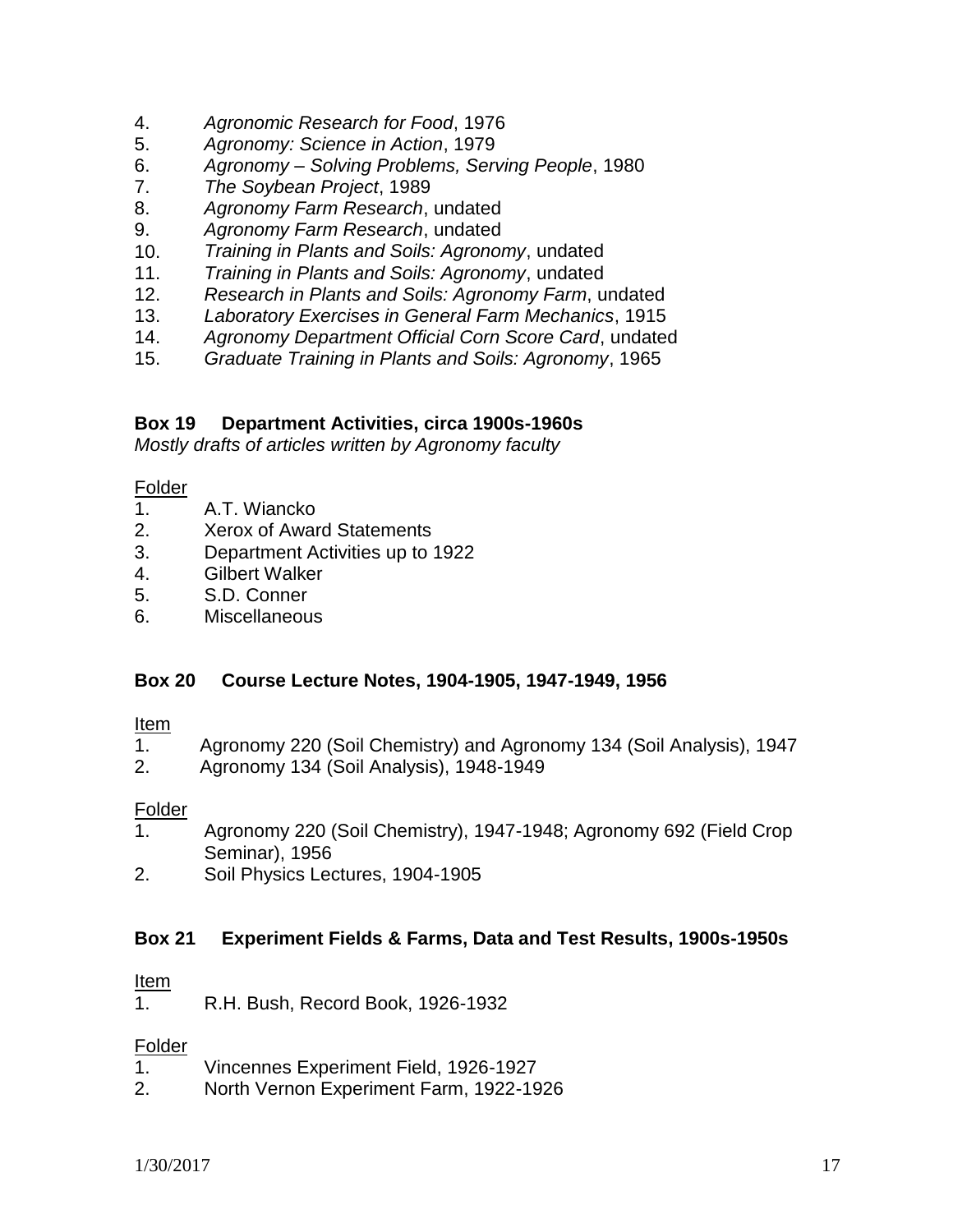- 3. Early Experiment Station Data, circa 1900s-1910s
- 4. Worthington Experiment Field, 1924-1926
- 5. Scottsburg Experiment Field, 1922-1925
- 6. Soils & Crops Experiment Farm, 1920-1928
- 7. Davis Farm, 1924-1925, 1928
- 8. Pinney-Purdue Farm, 1924-1927
- 9. Francisco Experiment Field, 1924-1925
- 10. Huntington County Experiment Field, 1922-1926
- 11. Sand Field, 1924, 1926-1928
- 12. (Report of) Annie Gaston, Agricultural Laboratory, 1901
- 13. Bedford Phosphate Hay Annual Yield and Average, 1917-1954
- 14. Jennings County Experiment Field, Land Use, 1955-1956
- 15. Knox County, 1937, undated
- 16. Purdue Experiment Field, Heavy Applications of Fertilizers, 1916
- 17. Davis Farm Field, 1926, 1929, 1939, undated
- 18. Grain Farming with Stock Farming, 1915, 1918-1919, 1921-1923
- 19. Test of the Fertilizer Needs of the Silt Loam Soil, 1915, 1918-1919, 1921
- 20. Wilson Farm, More Important Phosphates Used in Agriculture, 1915, 1919- 1921
- 21. Different Systems of Cropping or Crop Rotations, 1915
- 22. Wilson Farm, Corn Grain Yields, 1921-1923
- 23. Pinney-Purdue Farm, 1936, 1938, undated

#### **Box 22 Fertilizer Seminars and Conferences, Guidebooks, 1960s, 1980s-1990**

#### Item

- 1. Kentuckiana Crop Production Seminar for Farm Supply Dealers, 1988
- 2. Kentuckiana Crop Production Seminar for Farm Supply Dealers, 1989
- 3. Kentuckiana Crop Production Seminar for Farm Supply Dealers, 1990
- 4. Indiana Fertilizer Conference, 1960
- 5. Indiana Fertilizer Conference, 1962
- 6. Indiana Fertilizer Conference, 1961
- 7. Indiana Fertilizer Conference, 1963
- 8. Indiana Fertilizer Conference, 1964
- 9. Indiana Fertilizer Conference, 1965
- 10. Indiana Fertilizer Conference, 1966
- 11. Indiana Fertilizer Conference, 1967
- 12. Indiana Fertilizer Conference, 1968

#### **Box 23 Miscellaneous Materials, 1920s-2010s**

#### Item

- 1. Report, Barrett Company Research Fellowship, 1939
- 2. Report, Barrett Company Research Fellowship, 1940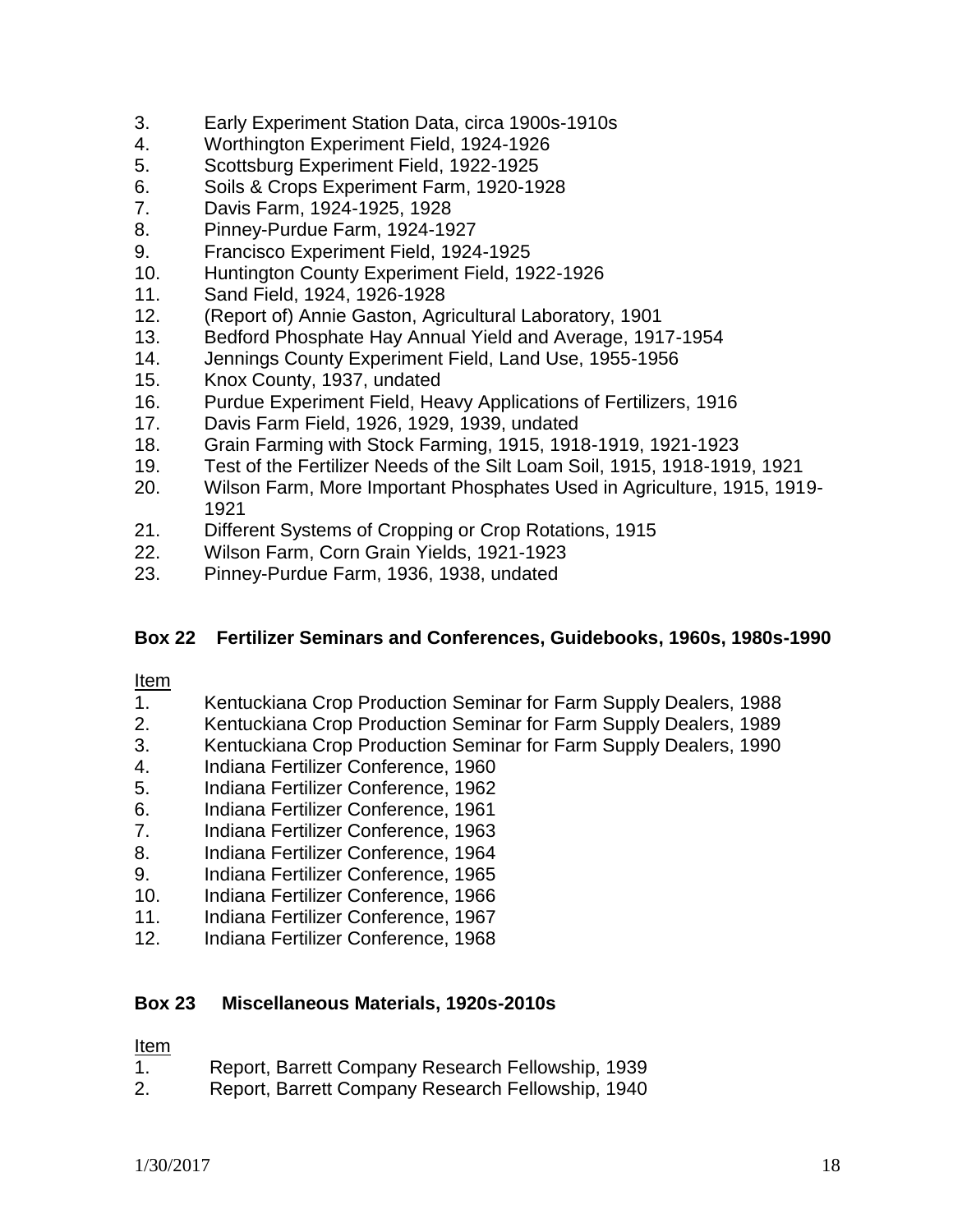## Folder

- 1. Newsletter Magazines, *Purdue Agronomy*, 2007
- 2. Newsletter Magazines, *Purdue Agronomy*, 2008
- 3. Newsletter Magazines, *Purdue Agronomy*, 2009-2011
- 4. Holiday Greeting Card, "Happy Holidays from your friends at Purdue Agronomy!" 2006
- 5. Flyer, "Changing of the Guard," 2010
- 6. Field Tests and Research Results, 1943-1945, 1951-1952
- 7. Field Tests and Research Results, 1963, 1969-1970
- 8. Reports, Sources and Analyses of Liming Materials, 1966
- 9. Chart and Index, "Land Use and Rotation Chart," undated
- 10. Miscellaneous Essays on Agronomy Topics, 1947, 1952, undated
- 11. Miscellaneous Flyers, 1958, undated
- 12. Letter, 1927
- 13. Letter, 1945; Handwritten Notes, circa 1940s
- 14. Research Progress Report, "Effect of Planting on Yield of Corn Grain and Silage," 1965
- 15. Essays, "Liming Materials and Practices," 1984; "How To Take A Water Sample," 1990; "Hayseeds-Gotas-Atoms," 1961; "Potash: The Sugar Maker," 1947
- 16. Newspaper Articles, 1899, 1963, undated
- 17. Flyer and Poster, The Purdue Soil-Testing Special, undated
- 18. Unorganized Materials, circa 1910s, 1940s-1950s, undated

# **Box 24 Plat Books, 1960s-1990**

- 1. Clinton-Tippecanoe County, 1969
- 2. Clark County, 1972
- 3. Allen and Switzerland Counties, 1974
- 4. Jennings County, 1975
- 5. DeKalb-Steuben, Sullivan, and Tippecanoe Counties, 1976
- 6. Bartholomew, Dearborn, and Warrick Counties, 1977
- 7. Clay-Vigo and DeKalb-Steuben Counties, 1978
- 8. Fulton-Pulaski and Henry Counties, 1978
- 9. Kosciusko, La Grange, Montgomery, and Posey Counties, 1978
- 10. Benton-Newton and Boone-Hendricks Counties, 1979
- 11. Elkhart and Lake Counties, 1979
- 12. La Porte, Marshall, Monroe, and Montgomery Counties, 1979
- 13. Park-Vermillion, Porter, Spencer, and Starke Counties, 1979
- 14. Tippecanoe and Wabash Counties, 1979
- 15. Adams-Welles, Allen, Carroll-White, and Cass Counties, 1980
- 16. Clay-Vigo, Clinton, DeKalb-Steuben, and Delaware Counties, 1980
- 17. Dubois, Fountain-Warren, Grant, and Greene Counties, 1980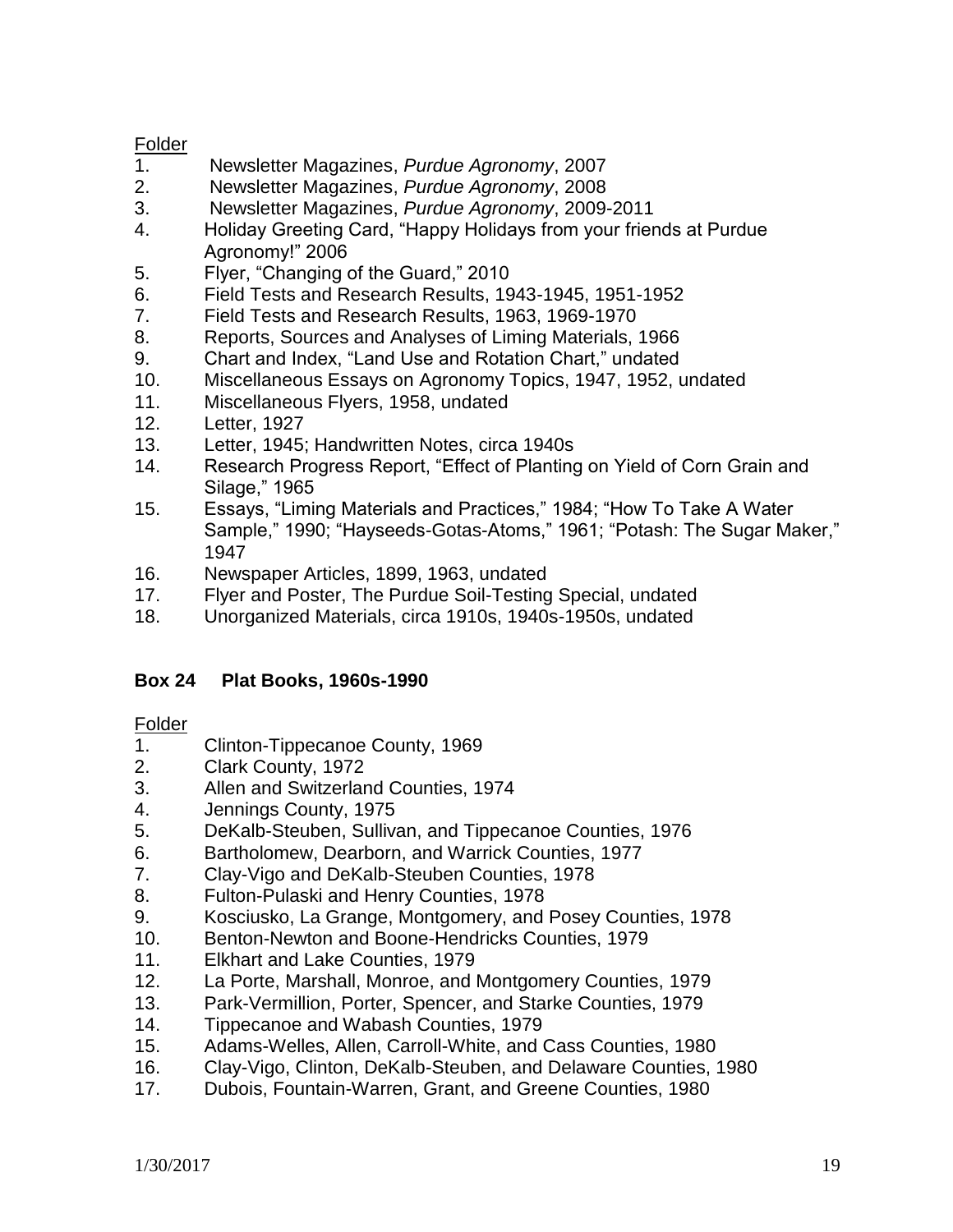- 18. Hancock, Howard, Huntington-Whitley, and Jasper Counties, 1980
- 19. Knox, La Grange, Madison, and Miami Counties, 1980
- 20. Owen, Putnam, and Shelby Counties, 1980
- 21. St. Joseph and Tipton Counties, 1980
- 22. Perry and Sullivan Counties, 1981
- 23. Park County, 1990

#### **Box 25 Experiment Farms, Published Progress Reports, 1920s-1940s**

#### Item

- 1. Bound Reports, circa 1934-1941
- 2. Bound Reports, circa 1930-1939
- 3. Bound Reports, circa 1930-1936

#### **Folder**

- 1. Knox Experiment Field, 1941
- 2. Sand Experiment Field, circa 1930, circa 1936, 1941
- 3. Herbert Davis Forestry Farm, circa 1930, circa 1936, 1939, 1941
- 4. Bedford Experiment Field, 1941
- 5. Scottsburg Experiment Field, circa 1922-1923, circa 1924-1925, circa 1928
- 6. Pinney-Purdue Experiment Field, circa 1928, circa 1936, 1941
- 7. Huntington Experiment Field, circa 1928, circa 1936, 1941
- 8. Francisco Experiment Field, circa 1922-1925, circa 1928, circa 1930
- 9. Worthington Experiment Field, circa 1922-1925, circa 1928
- 10. Soils and Crops Experiment Farm, circa 1923-1926, circa 1928, circa 1936, 1939, 1941
- 11. North Vernon (Jennings County) Experiment Field, circa 1921-1928, circa 1936, 1939, 1941

#### **Box 26 County Plat and Farm Directories, Prints, 1970s-1990s**

#### Item

- 1. Dubois and Crawford Counties, 1978
- 2. Hancock County, 1978
- 3. Pike County, 1978
- 4. Rush County, 1978 [2 copies]
- 5. Vanderburgh and Posey Counties, 1978
- 6. Gibson County, 1979
- 7. Jackson County, 1979
- 8. Jefferson County, 1979
- 9. Washington County, 1979
- 10. Daviess and Martin Counties, 1980
- 11. Decatur County, 1980
- 12. Fayette County, 1980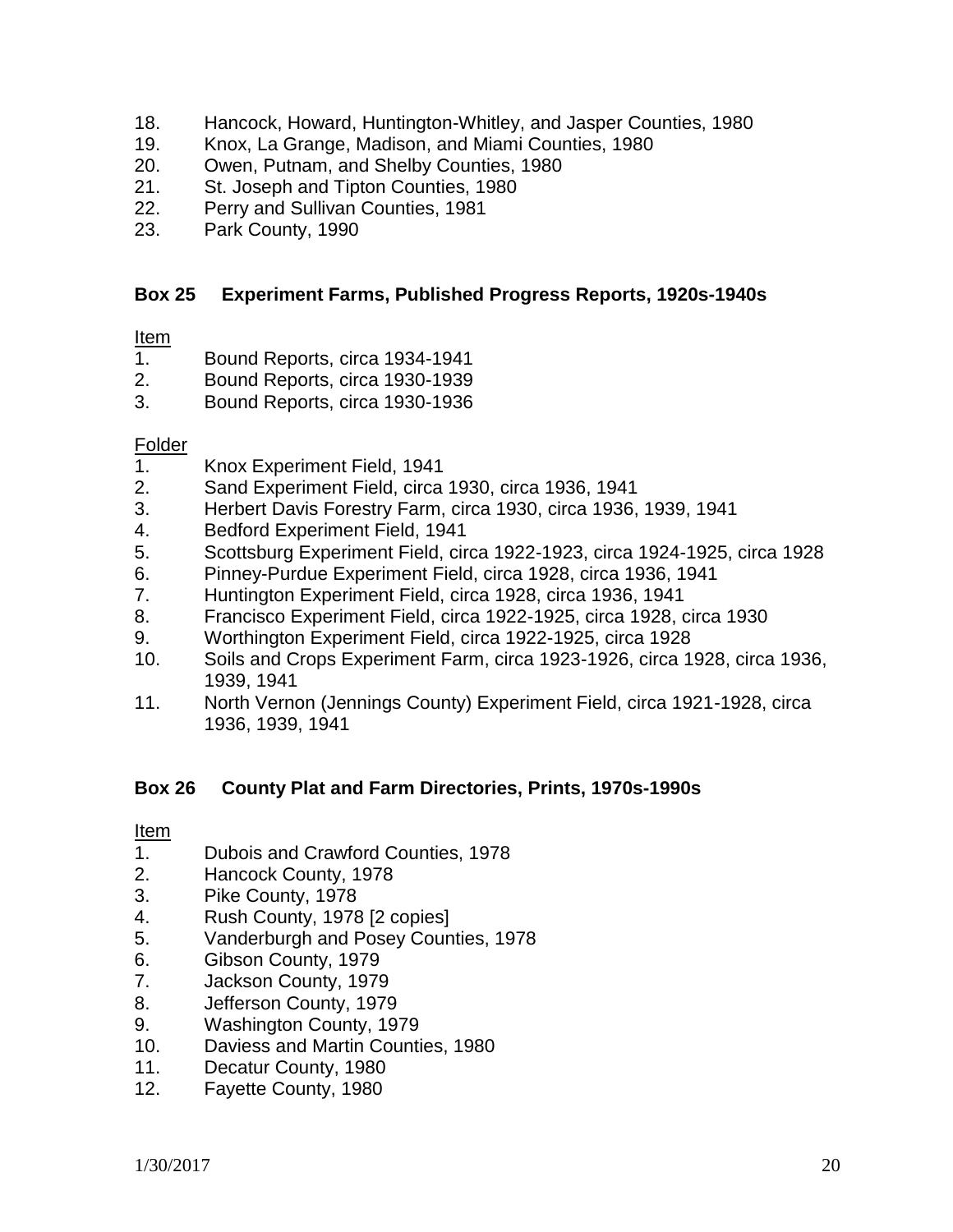- 13. Franklin and Union Counties, 1980 [2 copies]
- 14. Jay County, 1980
- 15. Johnson County, 1980
- 16. Morgan County, 1980
- 17. Ripley County, 1980
- 18. Scott County, 1980
- 19. Wayne County, 1980
- 20. Harrison County, 1981
- 21. Atlas, "General Soils Maps and Interpretation Tables for the Counties of Indiana," 1971
- 22. Prints, undated

#### **Folder**

- 1. Miscellaneous Plat Maps, 1976, undated
- 2. Miscellaneous Materials, 1981, 1990, undated

#### **Box 27 Slides, 1940s-1960s**

- 1. Soil Fertility, 1943, 1948, 1950, undated
- 2. Miscellaneous, circa 1940s
- 3. Miscellaneous, 1952, 1955-1956
- 4. Miscellaneous, 1957-1958
- 5. Miscellaneous, 1959
- 6. Miscellaneous, 1959-1961
- 7. Trefail Seminar, 1963
- 8. FFP, 1966, circa 1960s
- 9. FFP, circa 1960s
- 10. Soil Testing, 1963-1967
- 11. Soil Testing, 1967
- 12. Soil Testing, 1967-1969
- 13. Soil Testing, circa 1960s
- 14. Miscellaneous, 1962
- 15. Miscellaneous, 1962-1963
- 16. Miscellaneous, 1963
- 17. Miscellaneous, 1963-1964
- 18. Miscellaneous, 1964-1965
- 19. Miscellaneous, 1965-1966
- 20. Miscellaneous, 1966
- 21. Miscellaneous, 1966-1967
- 22. Miscellaneous, 1967
- 23. Miscellaneous, 1967-1968
- 24. Miscellaneous, 1968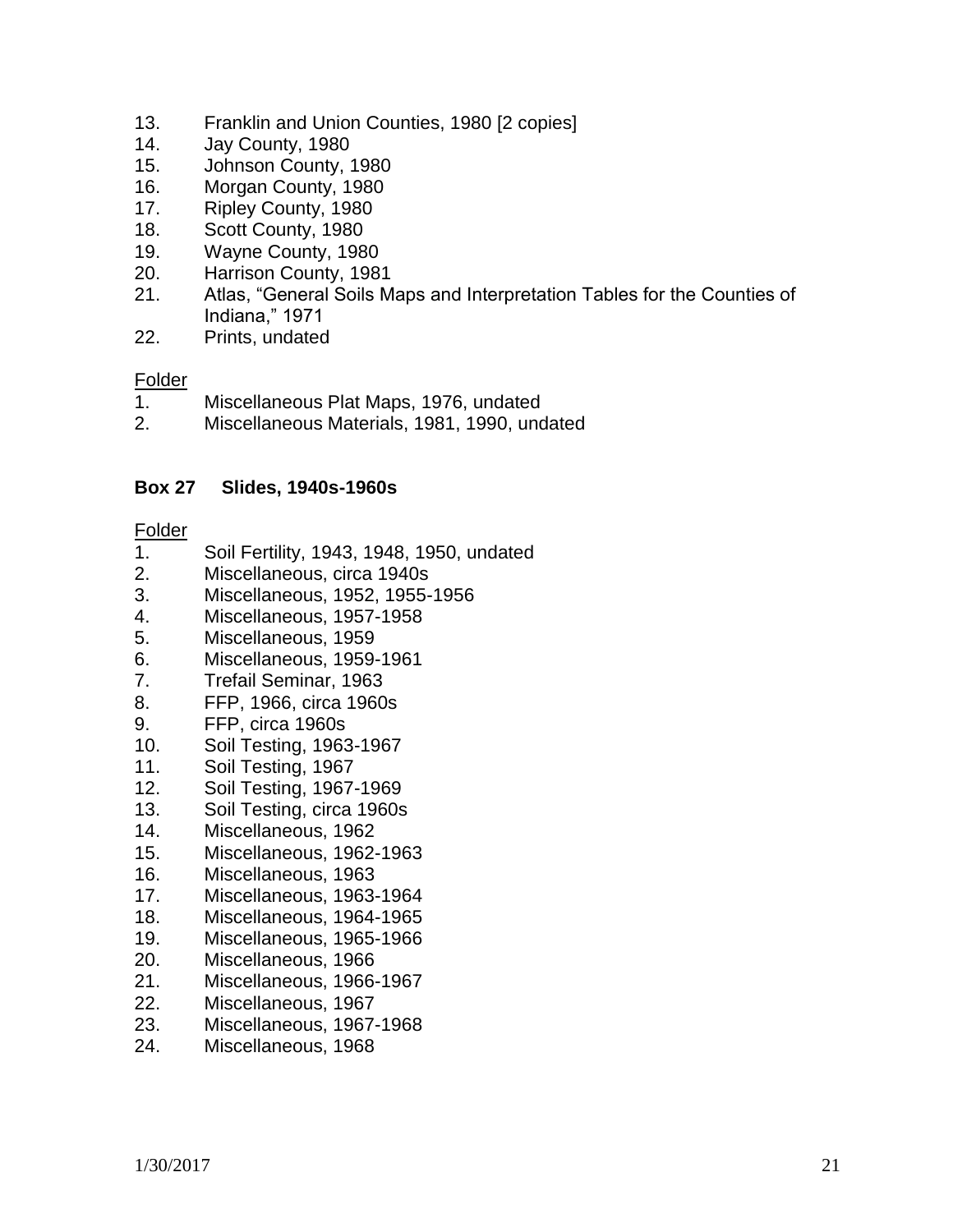#### **Box 28 Slides, 1940s-1960s**

#### Folder

- 1. Miscellaneous, 1968-1969
- 2. Miscellaneous, 1969-1970
- 3. Miscellaneous, circa 1960s
- 4. Miscellaneous, circa 1960s, cont.
- 5. Miscellaneous, circa 1960s, cont.
- 6. Trip to FB Terminal (in 1976), 1977
- 7. Field Trials & Related Problems, Tobacco, 1975
- 8. Harvesting Field Day, Tobacco, 1975
- 9. Harvesting Field Day, Tobacco, 1975, 1977
- 10. Excess Grass Tetany, 1972-1973
- 11. Soil Testing, 1971-1972, 1975
- 12. Mulches & Organic Gardening Slides, 1973
- 13. Mulches & Organic Gardening Slides, 1973, cont.
- 14. Colo Tundra Slides, 1979
- 15. Miscellaneous, 1970
- 16. Miscellaneous, 1970, cont.
- 17. Miscellaneous, 1971
- 18. Miscellaneous, 1972
- 19. Miscellaneous, 1972, cont.
- 20. Miscellaneous, 1972, cont.
- 21. Miscellaneous, 1973-1974
- 22. Miscellaneous, 1975
- 23. Miscellaneous, 1976
- 24. Miscellaneous, 1976, cont.

#### **Box 29 Photographs and Negatives, 1910s-2000s**

#### Envelope

- 1. Motion Picture Stills Showing Ag. Work, circa 1910s (Motion Picture)
- 2. Motion Picture Stills Showing Ag. Work, circa 1910s (Motion Picture), cont.
- 3. Photographs, Beans, circa 1910s-1940s
- 4. Photographs, Corn, circa 1910s-1940s
- 5. Photographs, Corn Awards, circa 1910s-1940s
- 6. Photographs, Fields, circa 1910s-1940s
- 7. Photographs, Planting, Harvesting, Etc., 1910s-1940s
- 8. Photographs, Teaching and Learning Scenes, circa 1910s-1940s
- 9. Photographs, Miscellaneous, circa 1910s-1950s
- 10. Photographs, Agricultural Scenes, 1949
- 11. Photographs, Agricultural Scenes, 1955
- 12. Photographs and Negatives, Agricultural Scenes, 1956
- 13. Negatives, Agronomy, 1956-1957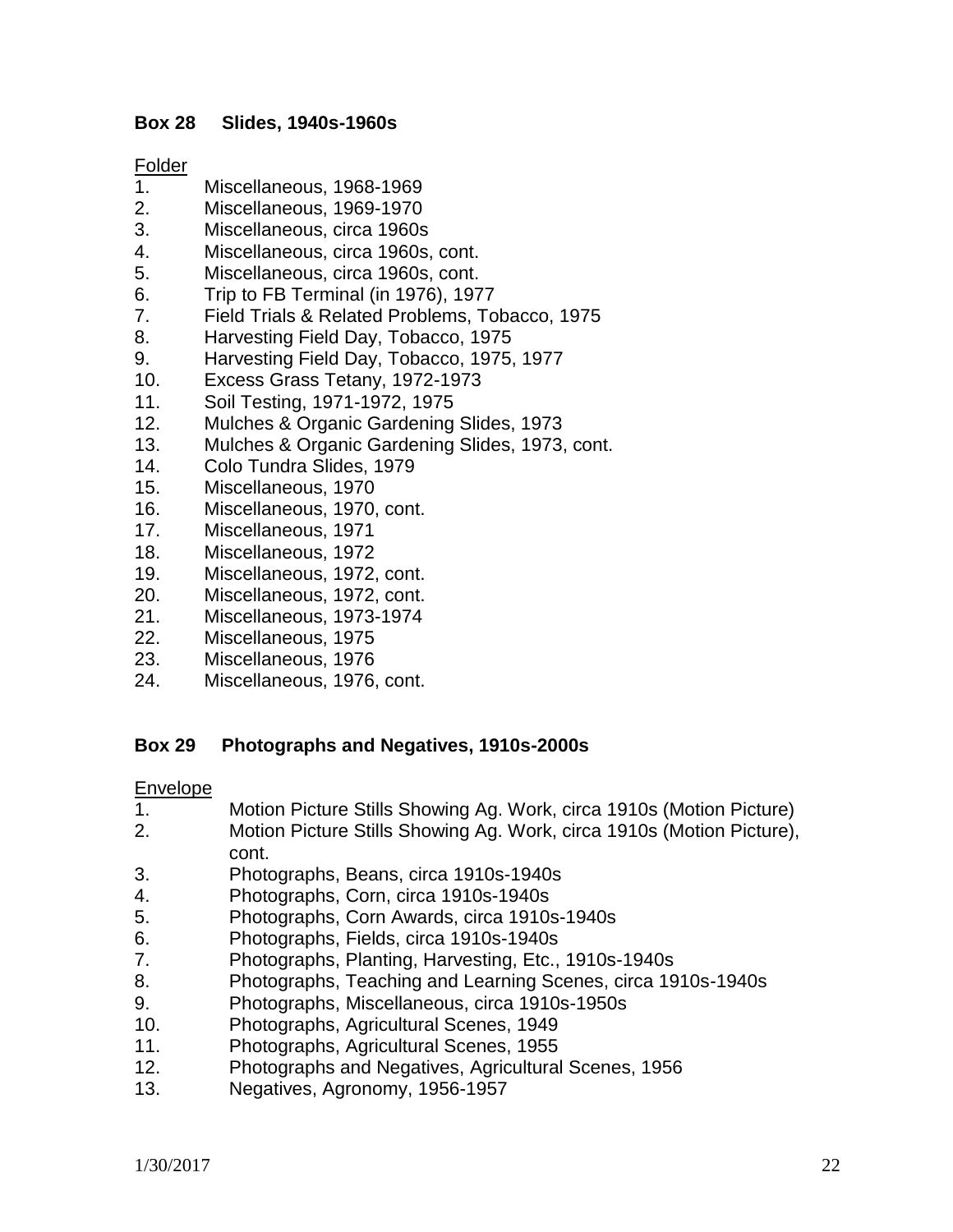- 14. Photographs, Agricultural Scenes, 1957
- 15. Photographs, Agricultural Scenes, 1958-1959
- 16. Photograph, Progeny Nursery, 1959
- 17. Photographs, Unidentified, circa 1950s
- 18. Photographs, Unidentified, circa 1950s
- 19. Photographs, Unidentified, circa 1950s
- 20. Photographs, Miscellaneous, circa 1950s-1960s
- 21. Photographs, Unidentified, circa 1950s-1960s
- 22. Photograph, Unidentified, 1960
- 23. Negatives, 1960, 1961, 1963, 1964, 1967
- 24. Photographs and Negatives, Forage Farm, 1962
- 25. Photographs, Unidentified, 1963
- 26. Photographs, Miscellaneous, 1965
- 27. Photographs and Negatives, Agronomy Field Day, 1967
- 28. Photograph, Davis-Bush Farm, circa 1960s
- 29. Photographs, Unidentified, circa 1960s
- 30. Negatives, Unidentified, circa 1960s
- 31. Photographs, Tractor, circa 1970s
- 32. Photographs, Unidentified, circa 1970s
- 33. Photographs, Unidentified, 1970
- 34. Photographs and Negatives, Illinois Farm Progress Show, 1975
- 35. Photographs, Unidentified, circa 1970s
- 36. Negatives, Unidentified, circa 1970s
- 37. Negatives, Instructional Slides, circa 1970s-1980s
- 38. Photographs, Agronomy Field Day, 1981
- 39. Negatives, Unidentified, 1981
- 40. Photographs, Unidentified, 1982
- 41. Photographs, Unidentified, 1983
- 42. Photographs, Unidentified, 1985
- 43. Photographs and Negatives, Unidentified, circa 1989
- 44. Photographs and Negatives, Farm Progress Show, 1989
- 45. Photographs, Unidentified, 1989
- 46. Photographs and Negatives, Unidentified, circa 1989
- 47. Photographs, Cushman and Thomas Hampton, circa 1980s
- 48. Photographs, Unidentified, circa 1980s
- 49. Negatives, circa 1980s
- 50. Negatives, Purdue Building State Fair, 1990
- 51. Photographs, Sorghum, 1991
- 52. Photographs and Negatives, State Fair, 1992
- 53. Photographs and Negatives, Crop Protection Lab at ARC, 1992
- 54. Photographs and Negatives. DTC, Low PH in Northern Indiana, 1992
- 55. Photographs and Negatives, Field Day and DTC, 1992
- 56. Photographs and Negatives, Field Day, Frosted Corn, 1992
- 57. Photographs and Negatives, Farm Progress Show, Planting; Agent Training, 1992
- 58. Photographs and Negatives, Farm Progress Show and State Fair, 1992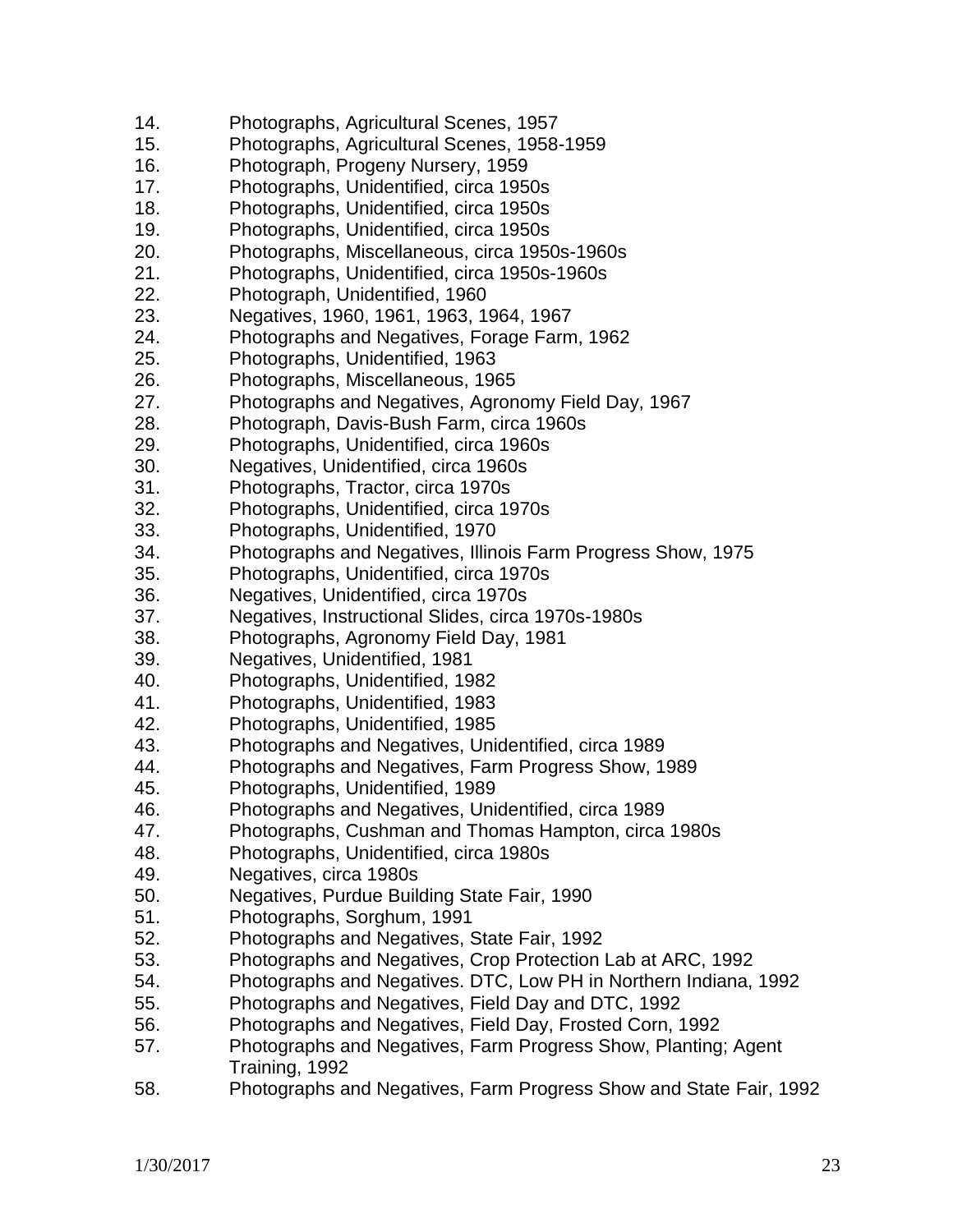- 59. Negatives, Department Open House, 1992
- 60. Photographs and Negatives, WQFS, Putting in the Clay, circa 1992
- 61. Photographs and Negatives, WQFS, Set Up with Clay Material Planting Plots and Harvesting, circa 1992
- 62. Photographs and Negatives, Arial Shot of ARC, Field Day Trouble Shot Wheat and Corn, circa 1992
- 63. Photographs, Field Day, circa 1992
- 64. Photographs, Field Day, circa 1992, cont.
- 65. Photographs, Field Day, circa 1992, cont.
- 66. Photographs, Field Day, circa 1992, cont.
- 67. Photographs and Negatives, DCT, 1993
- 68. Photographs and Negatives, Frosted Corn, 1993
- 69. Photographs and Negatives, Bob Nieslen Planting Plots, 1993

## **Box 30 Photographs and Negatives, 1910s-2000s, cont.**

#### Envelope

- 1. Photographs, Don Tillage and Plots, 1993
- 2. Photographs and Negatives, Farm Progress Show, 1993
- 3. Photographs and Negatives, Bob Nieslen Extension Meeting, 1993
- 4. Photographs, Bob Nielsen Planting Plots, 1993
- 5. Photographs, Agronomy Field Day, Lab Work, Etc., 1993
- 6. Photographs, Agronomy Field Day, Lab Work, Etc., 1993, cont.
- 7. Photographs and Negatives, Farm shows, Fort Wayne and Evansville, 1994
- 8. Photographs and Negatives, No-Till Meeting and Shows, 1994-1995
- 9. Photographs and Negatives, Evansville Shows; Fish Fry, 1995
- 10. Photographs, State Fair, 1995
- 11. Photographs and Negatives, Commercial Field Day, Noblesville, IN, 1995
- 12. Photographs and Negatives, Hay Day; Frosted Crops; NEPAC Field Day; NE Field Day, 1995
- 13. Photographs and Negatives, Fall Picnic, Agronomy Dept., 1996
- 14. Photographs, Agronomy Field Day, Iowa State University, 1996
- 15. Negatives, Agronomy Field Day, West Ames, IA, 1996
- 16. Photographs and Negatives, Field Day ARC, 1996
- 17. Negatives, Plot Planting; Frosted Corn and Others, 1997
- 18. Photographs and Negatives, Field Day, ARC, 1997
- 19. Photographs, Plot Planting, 1997
- 20. Photographs and Negatives, AF Shots, Flooding and New Drill, 1997
- 21. Photographs and Negatives, Bob Nieslen Planting Clinics and Planting Plots, 1997
- 22. Photographs and Negatives, Kentucky Field Day, Princeton, KY, 1998
- 23. Photographs and Negatives, Canola, 1997
- 24. Photographs and Negatives, Davis GPS Workshop, 1998
- 25. Photographs and Negatives, Farm Progress Show, Tipton, IN, 1998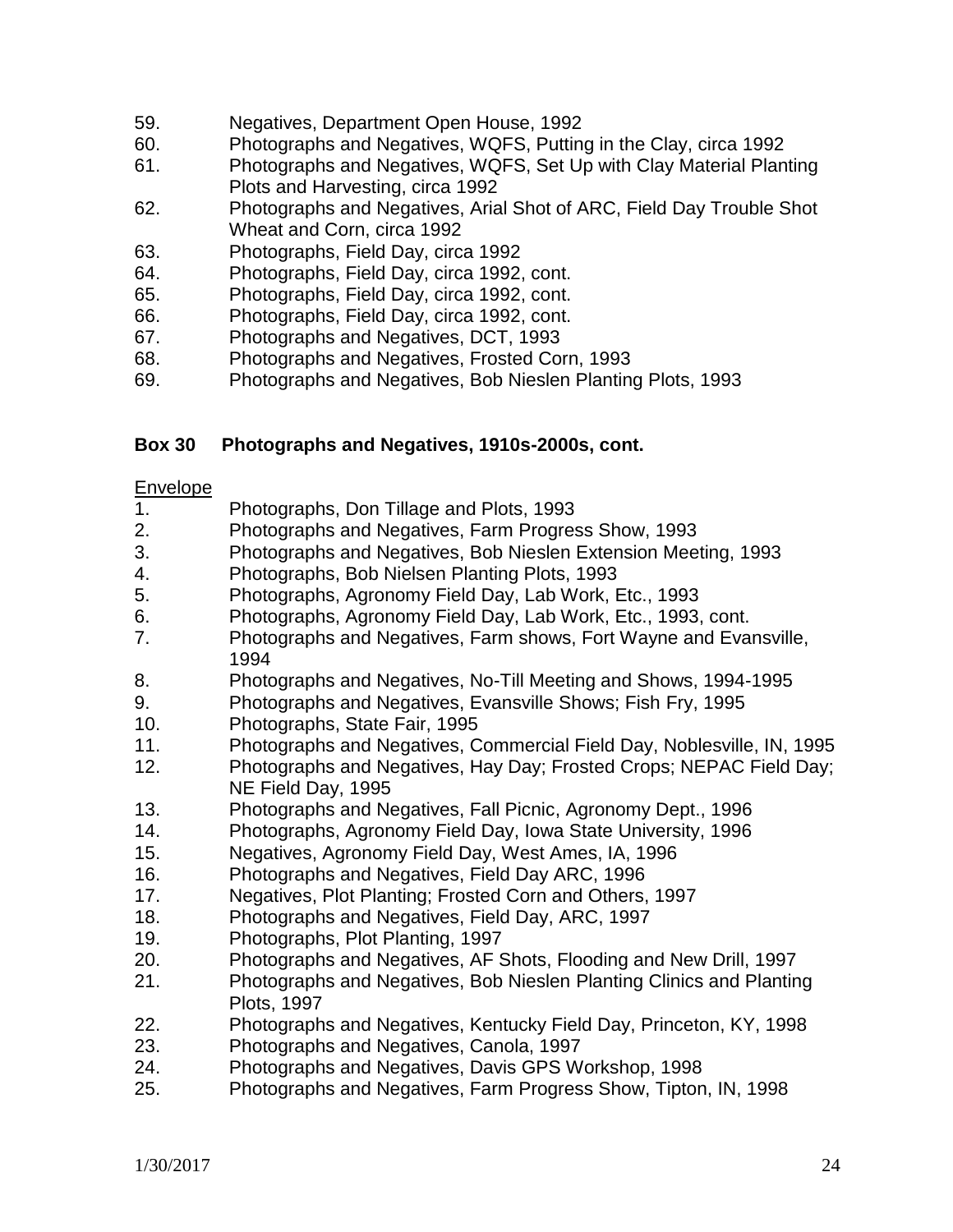- 26. Photograph, Unidentified, circa 1998
- 27. Photographs and Negatives, ARC Field Shots, 1998
- 28. Photographs and Negatives, Farm Progress Show, Tipton, IN, 1998
- 29. Photographs, Fall and Summer Field Shots, ARC, 1998
- 30. Photographs and Negatives, Farm Progress Show; Iowa SPS Field Day, 1998
- 31. Photographs and Negatives, Farm Progress Show, Tipton, IN, 1998
- 32. Photograph, Staff in Agronomy, circa 1998-1999
- 33. Negatives, Turf Center Field Day, 1999
- 34. Negatives, Lab Shots and ARS Shots, 1999
- 35. Negatives, ARC Spring Shots, 1999
- 36. Photographs and Negatives, State Fair Land Pavilion; Strip Mines Tour, 1999
- 37. Photographs and Negatives, ARC Shots; GPS and Large Sprayer, 1999
- 38. Photographs and Negatives, Fall Shots, T. West and J. Beaty, 1999
- 39. Photographs and Negatives, Post Harvest Team Award ARC, 1999
- 40. Photographs and Negatives, Fall Shots, Staff, 1999
- 41. Photographs and Negatives, ARC Shots Used For Field Day, 1999
- 42. Photographs and Negatives, Miscellaneous, 1999
- 43. Photographs, Summer Coal Mine Tours, 1999
- 44. Photographs and Negatives, Shot ARB116 Reception, 1999
- 45. Photographs, Field Progress Show, Terre Haute, 1999
- 46. Photographs and Negatives, Students in Axtell Class, 1999
- 47. Photographs and Negatives, Unidentified, 1999
- 48. Photographs and Negatives, Unidentified, 1999, cont.
- 49. Photographs and Negatives, Unidentified, 1999, cont.
- 50. Negatives, Fall Grad Student Picnic, 1999
- 51. Negatives, Fall Semester Teachers, 1999
- 52. Negatives, Turf PES Center, 1999
- 53. Negatives, Unidentified, 1999
- 54. Negatives, Fall Alum Agronomy Reunion, 1999

# **Box 31 Photographs and Negatives, 1910s-2000s, cont.**

#### Envelope

- 1. Negatives, DTC Early Planted Beans, circa 1990s
- 2. Negatives, Planter, circa 1990s
- 3. Photographs, Miscellaneous, circa 1990s
- 4. Photographs, Unidentified, circa 1990s
- 5. Photographs and Negatives, Unidentified, circa 1990s
- 6. Negatives, Unidentified, circa 1990s
- 7. Negatives, Unidentified, circa 1990s, cont.
- 8. Negatives, Unidentified, circa 1990s, cont.
- 9. Photographs and Negatives, ARC First Graders, 2000
- 10. Photographs and Negatives, Awards; EP on Wheat, 2000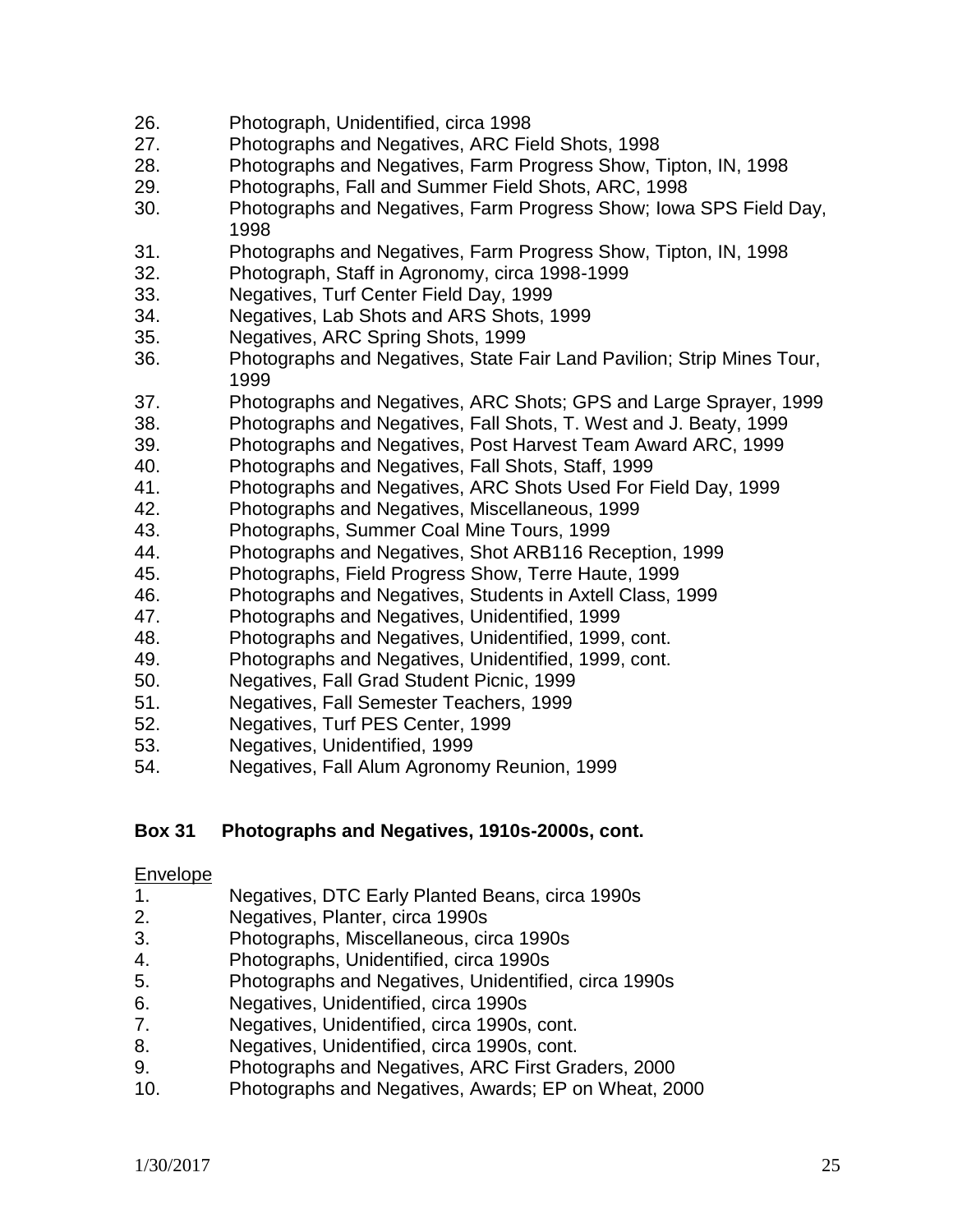- 11. Negatives, 3<sup>rd</sup> Grade Class, Oak Academy, 2000
- 12. Photograph, Field Day, 2000
- 13. Negatives and Contact Sheet, Illinois Field Day, 2000
- 14. Negatives and Contact Sheet, Tailgate Fall Harvest, 2000
- 15. Negatives and Contact Sheets, Agronomy Field Day, 2000
- 16. Photographs, Unidentified, 2000
- 17. Photographs and Negatives, Unidentified, 2000
- 18. Photographs, Unidentified, 2000
- 19. Negatives, 3rd Grade Class, Zionsville, IN, 2000
- 20. Negatives, Springfest, 2000
- 21. Negatives, Unidentified, 2000
- 22. Negatives, Unidentified, circa 2000-2001
- 23. Photographs, Negatives and Contact Sheet, Meeting Extension with Cooperative Agencies, Lakeville, IN, 2001
- 24. Photographs, Negatives and Contact Sheet, Farm Progress Show, 2001
- 25. Photographs and Negatives, Farm Progress Show, 2001
- 26. Photographs, Negatives and Contact Sheet, Farm Progress Show, 2001
- 27. Photographs, Farm Progress Show, 2001
- 28. Photographs, Miscellaneous, 2001
- 29. Photographs, Negatives and Contact Sheet, Unidentified, 2001
- 30. Photographs, M. Philips; Cows, undated
- 31. Photographs, S. Parson Extension Meeting, undated
- 32. Photographs, Agronomy Field Day, undated
- 33. Photographs and Negatives, Camera Test For Setting, undated
- 34. Photograph, Bill Daniel, undated
- 35. Photographs and Negatives, Unidentified, undated
- 36. Photographs, Unidentified, undated
- 37. Negatives, Unidentified, undated
- 38. Negatives, Unidentified, undated
- 39. Negatives, Unidentified, undated
- 40. Negatives, Unidentified, circa 1920s-1960s

#### **Box 32 Group Photographs, 1951-1970**

- 1. Graduate Students, April 1951
- 2. Graduate Students, November 1956
- 3. Staff, December 1957
- 4. Graduate Students, November 1958
- 5. Staff, November 1959
- 6. Graduate Students, November 1960
- 7. Staff, January 1962
- 8. Graduate Students, 1962
- 9. Staff, Graduate Students, Clerical, April 1964
- 10. Staff and Students, Fall 1965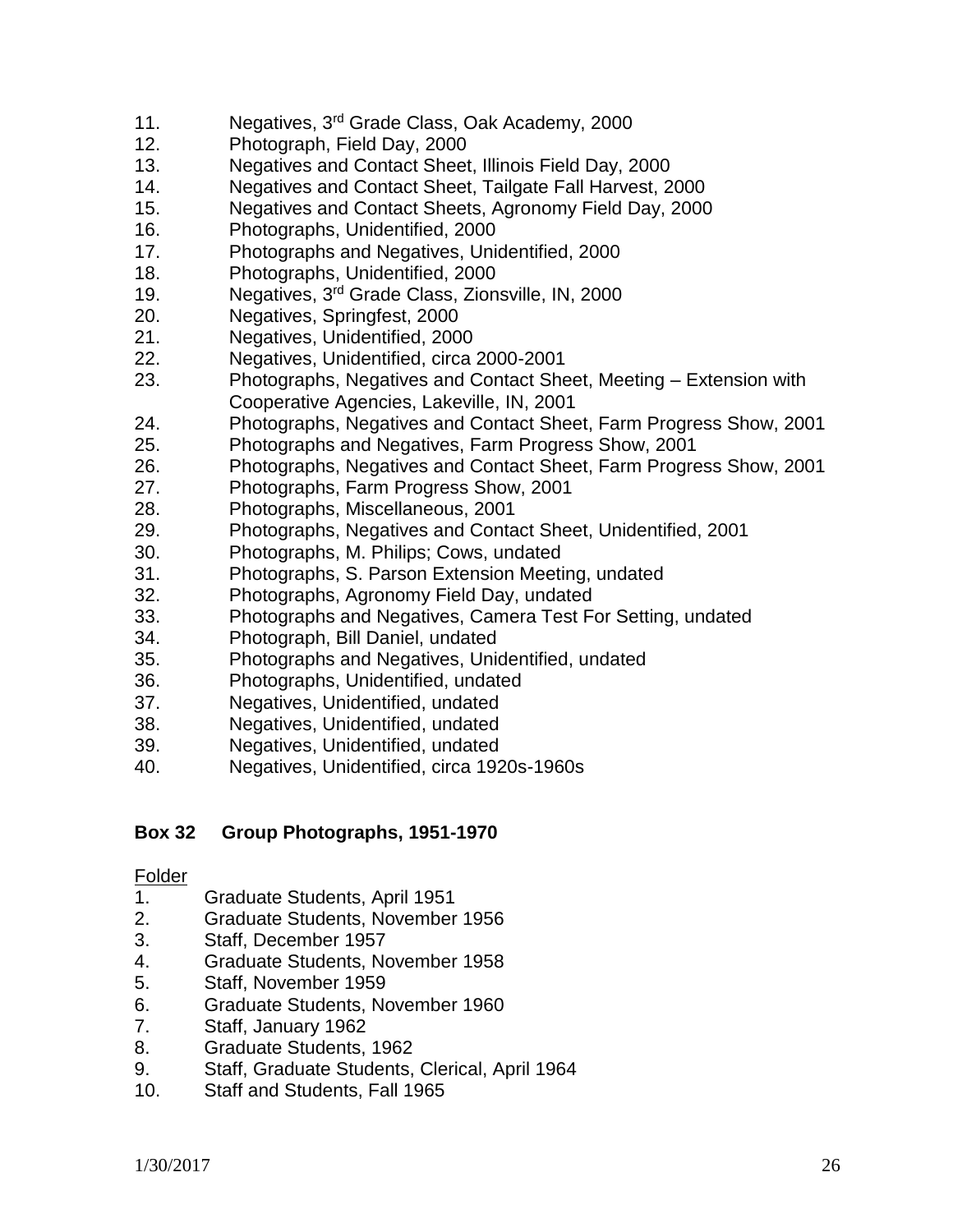- 11. Clerical, January 1968
- 12. Graduate Students, January 1968
- 13. Staff, January 1968
- 14. Teaching Staff, January 1968
- 15. Technicians, January 1968
- 16. Graduate Students, 1970
- 17. Technical Staff, 1970
- 18. Clerical, 1970
- 19. Staff, 1952-1970
- 20. Miscellaneous, undated
- 21. Miscellaneous, Unidentified, undated

#### **Box 33 Large Photographs and Negatives, 1910s-2000s**

#### Envelope

- 1. Photographs, Farm Animals, circa 1910s-1920s
- 2. Photographs and Negatives, Beans, Wheat, Etc., circa 1910s-1940s
- 3. Photographs and Negatives, Corn Awards, circa 1910s-1940s
- 4. Photographs and Negatives, Corn, circa 1910s-1940s
- 5. Photographs and Negatives, Fields, circa 1910s-1940s
- 6. Photographs and Negatives, Fields, circa 1910s-1940s
- 7. Photographs, Corn Drying, circa 1910s-1940s
- 8. Photographs, Farm Buildings, circa 1910s-1940s
- 9. Photographs, Planting, Harvesting, Etc., circa 1910s-1940s
- 10. Photographs and Negatives, Planting, Harvesting, Etc., circa 1910s-1940s
- 11. Photographs, Teaching and Learning, circa 1910s-1940s
- 12. Photographs, Miscellaneous, circa 1910s-1950s
- 13. Photographs, Miscellaneous, circa 1910s-1950s, cont.
- 14. Negative, 1926
- 15. Negatives, circa 1920s-1960s
- 16. Negatives, 1931-1932, 1934, 1936
- 17. Photographs, Man on Tractor, 1942
- 18. Photographs, Agricultural Scenes, 1949, 1953, 1954
- 19. Photographs, Agricultural Scenes, 1944
- 20. Photographs, Men on Tractors, 1945
- 21. Photographs and Negatives, Agricultural Scenes, 1955
- 22. Photographs, Unidentified, 1955

#### **Box 34 Large Photographs and Negatives, 1910s-2000s, cont.**

#### Folder

1. Photographs pertaining to Indiana Seed Law Revision, 1970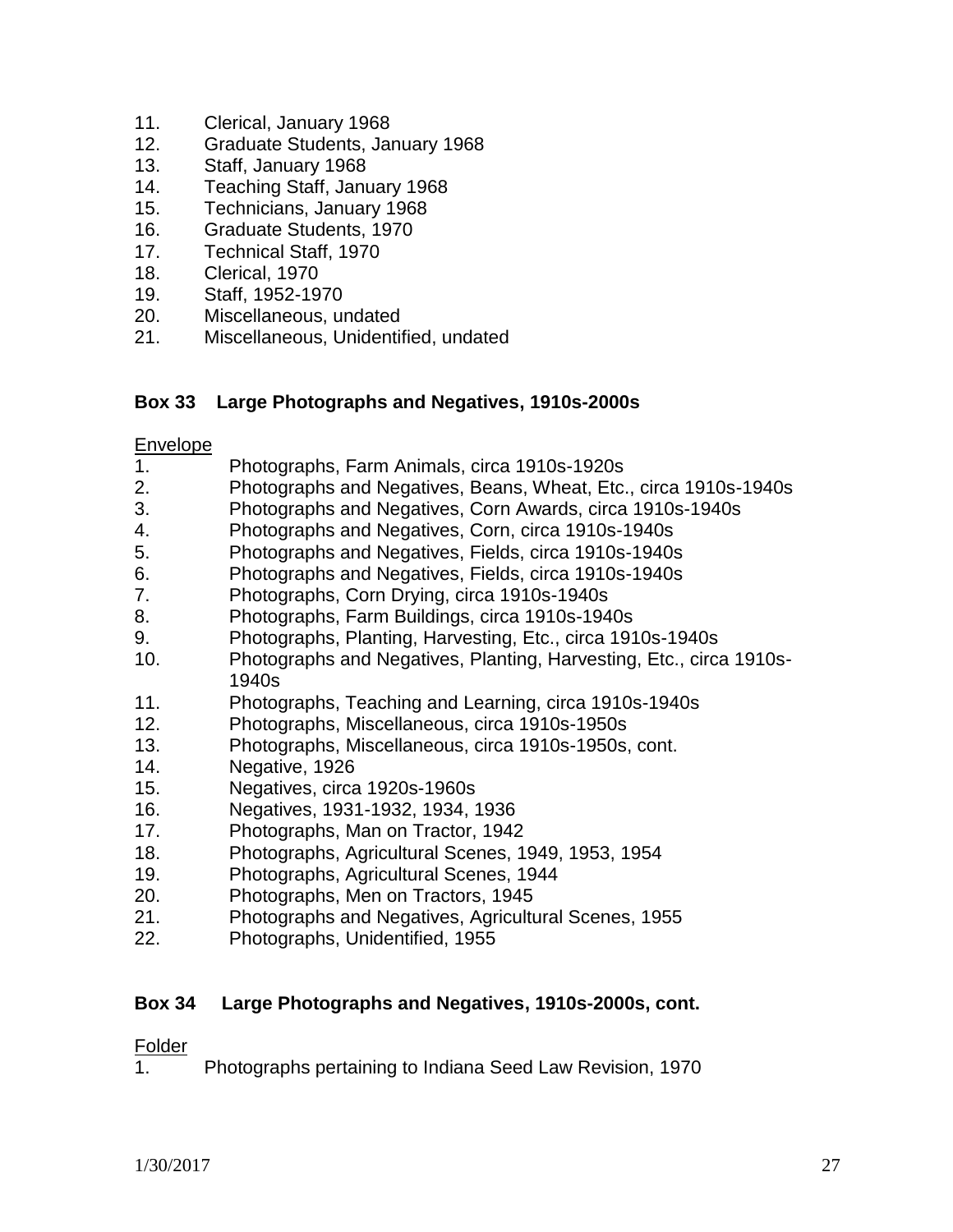#### Envelope

- 1. Photographs and Negatives, Agricultural Scenes, 1956
- 2. Photograph, Department Picture, 1956
- 3. Negatives, 1956
- 4. Photographs and Negatives, 1957-1958
- 5. Photographs, Harvesting, circa 1950s
- 6. Photographs, Miscellaneous, circa 1950s-1960s
- 7. Photographs, Unidentified, circa 1950s-1960s
- 8. Photographs, Miscellaneous, circa 1950s-1970s
- 9. Photographs and Yield Charts and Tables, Forage Farm, circa 1961
- 10. Negatives, Forage Farm Corn Harvest, 1962
- 11. Negatives, 1963
- 12. Photographs, Agronomy Day, University of Illinois, 1964
- 13. Photograph, 2<sup>nd</sup> National Grassland Field Day, Columbia, TN, 1965
- 14. Photographs, Unidentified, 1966
- 15. Photographs, Agricultural Scenes, 1966
- 16. Contact Sheets and Negatives, Legume Establishment in Field #9, 1967
- 17. Photograph, Seeding Plots, 1979
- 18. Photograph, Unidentified, circa 1970s
- 19. Instructional Slide Negatives, circa 1970s-1990s
- 20. Photograph, Livestock Day Crowd, 1980
- 21. Photographs, Field Day, 1981
- 22. Contact Sheets, Unidentified, circa 1980s
- 23. Photographs, Miscellaneous, circa 1980s
- 24. Photographs, Miscellaneous, circa 1980s, cont.
- 25. Photograph, Corn Maze, 2001
- 26. Negatives, Miscellaneous, 1950s-1960s, 1990s

# **Box 35 Photo Albums, circa 1903-1910**

#### Items

- 1. Photo Album, circa 1903-1910
- 2. Photo Album, circa 1906, 1908-1910

#### **Box 36 Photo Albums, circa 1930s-1950s, 1979**

#### Folder

1. Photo Album, circa 1930s *May be part of an Extension report*

#### <u>Item</u>

- 1. Photo Album, circa 1930s-1940s
- 2. Photo Album, Purdue Soil Testing Laboratory, circa 1950s
- 3. Photo Album, Farm Progress Show, 1979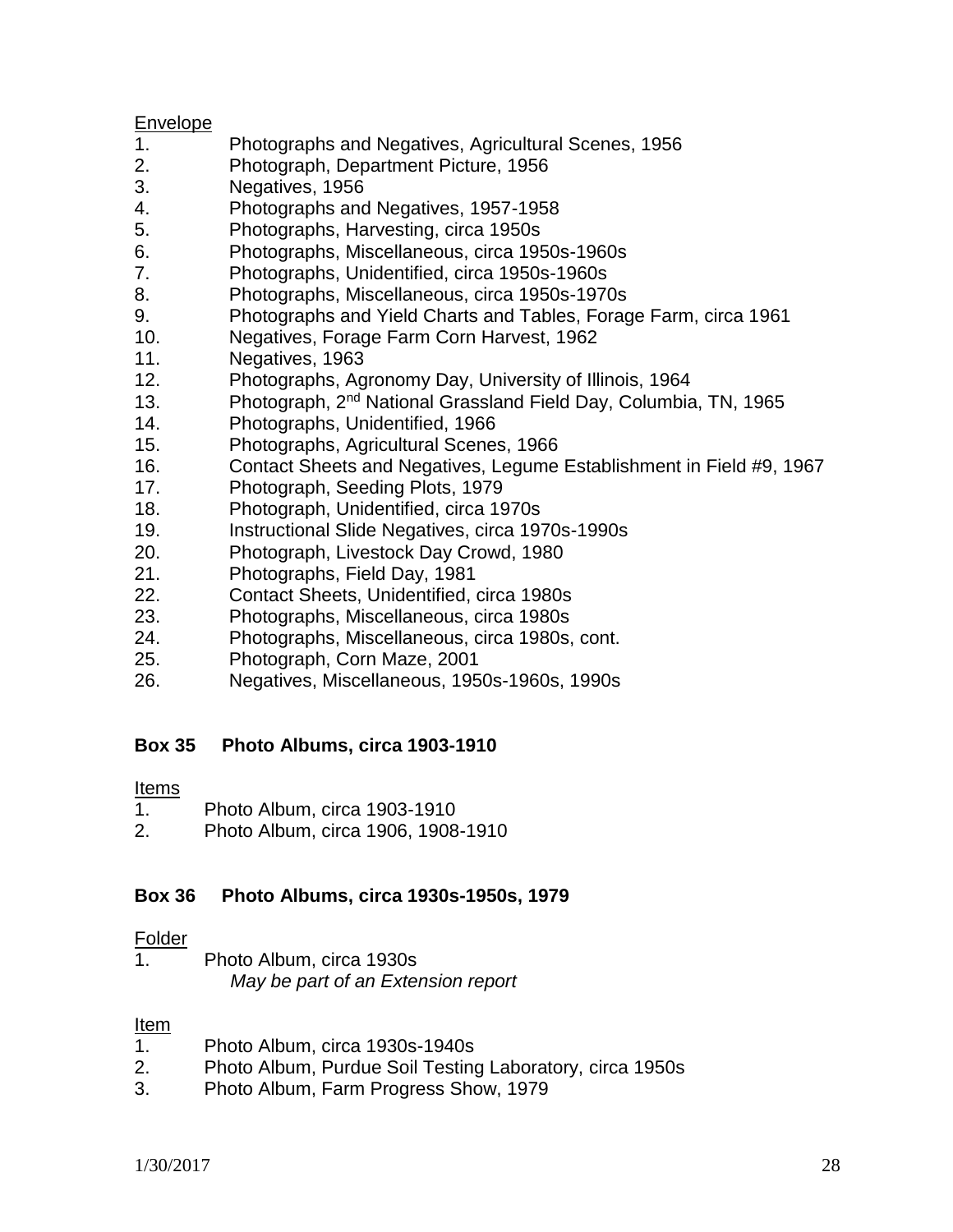**Box 37 Mounted Photographs and Display Boards, circa 1900s-1990s**

*Most of these materials are unidentified and undated.*

# **Box 38 Mounted Photographs and Display Boards, circa 1900s-1990s, cont.**

*Most of these materials are unidentified and undated.*

# **Box 39 Slides, 1970s-2000s**

## Folder

- 1. Miscellaneous, 1976
- 2. Miscellaneous, 1977
- 3. Miscellaneous, 1978
- 4. Miscellaneous, 1978, cont.
- 5. Miscellaneous, 1979
- 6. Miscellaneous, circa 1970s
- 7. Illinois Field Day, Soil Testing Corn Yields Field Day, 1980
- 8. Miscellaneous, 1980
- 9. Miscellaneous, 1981
- 10. Miscellaneous, 1981, cont.
- 11. Miscellaneous, 1981, cont.
- 12. Miscellaneous, 1982-1984
- 13. Miscellaneous, 1986-1987
- 14. Miscellaneous, 1988
- 15. Miscellaneous, 1989
- 16. Miscellaneous, 1989, cont.
- 17. Women of Agronomy, 1999
- 18. Women of Agronomy, 1999, cont.
- 19. Harvest Reunion, 1999
- 20. Harvest Reunion, 1999, cont.
- 21. Miscellaneous, 1991-1992
- 22. Miscellaneous, 1999
- 23. Miscellaneous, 2002

# **Box 40 Slides, cassette tapes, etc. circa 1950s-1990s**

# <u>Item</u><br>1.

- 1. Cassette Tape, Soil Testing, undated
- 2. Cassette Tape, L. Brown and Dole Baker, undated
- 3. Cassette Tape, Herrick (Iowa State), undated
- 4. Guide, "Blazer. The Champ. Weed Identification Guide," 1982

# Folder

1. Slides, Fertilizer Application, American Potash Institute, undated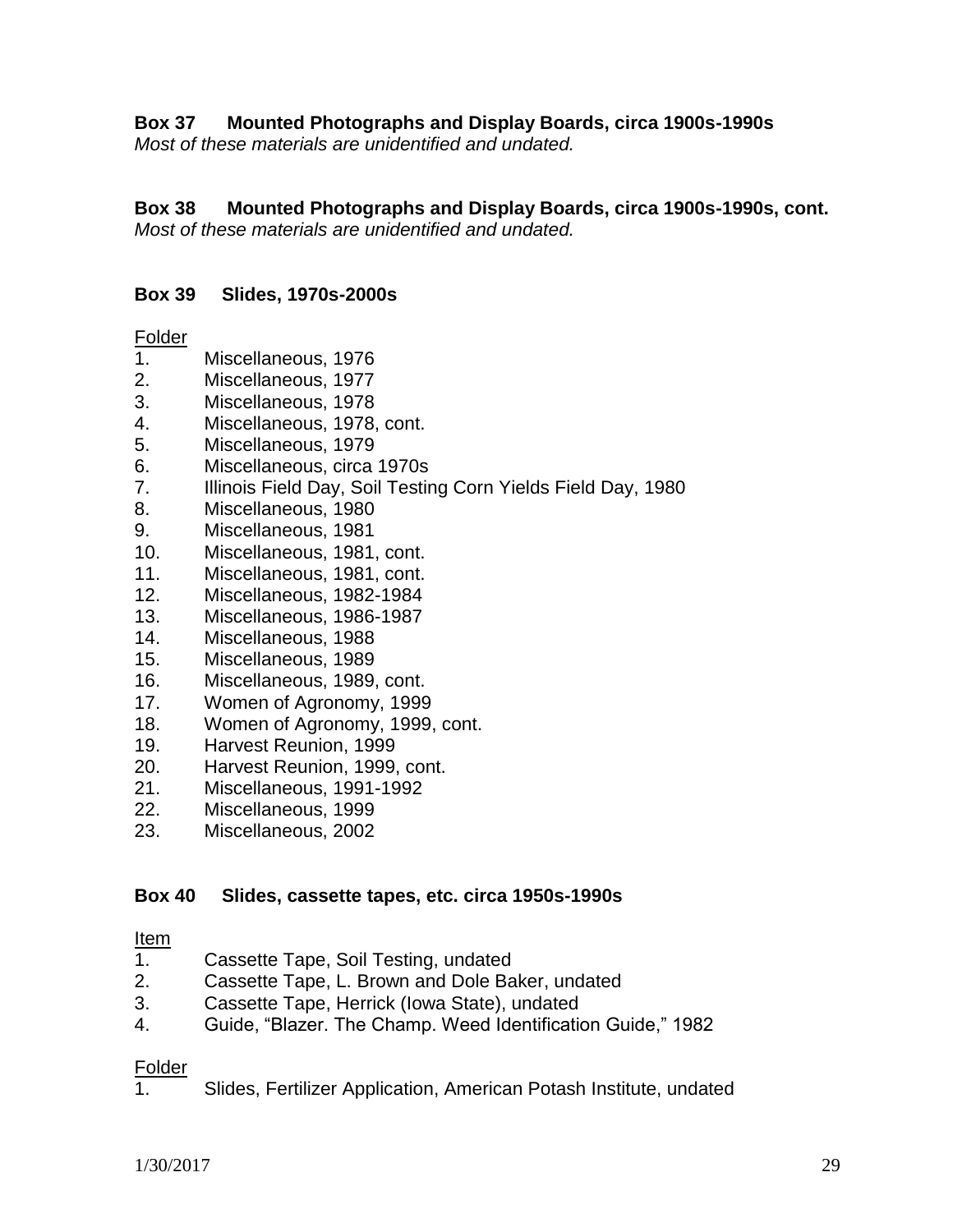- 2. Slides, Fertilizer Application, American Potash Institute, undated, cont.
- 3. Slides, Plant Tissue Testing, American Potash Institute, undated
- 4. Slides, Plant Tissue Testing, American Potash Institute, undated, cont.
- 5. Slides, Concerning Grasses, undated
- 6. Slides, Concerning Grasses, undated, cont.
- 7. Miscellaneous, undated
- 8. Miscellaneous, undated, cont.
- 9. Miscellaneous, undated, cont.
- 10. Miscellaneous, undated, cont.
- 11. Miscellaneous, undated, cont.
- 12. Miscellaneous, undated, cont.
- 13. Miscellaneous, undated, cont.
- 14. Miscellaneous, undated, cont.
- 15. Film Roll, Soil Testing, undated
- 16. Film Roll, unidentified, undated

#### **Box 41 Glass Plate Negatives, 1900s-1910s, undated; Film Negatives, 1955- 1957, undated; and Oversize Lantern Slides, undated**

- 1. Glass Negative (with Photograph), Corn Exhibits at State Corn Show, 1911
- 2. Glass Negative (with Photograph), Corn Exhibits at State Corn Show, 1911
- 3. Glass Negative (with Photograph), Hand Planting Machine in Operation, 1909
- 4. Glass Negative, Corn on Tables, undated
- 5. Glass Negative (with Photograph), Corn Elevator, undated
- 6. Glass Negative (with Photograph), Students with Corn in Classroom, undated
- 7. Glass Negative (with Photograph), Bedford Fertilizer Series Corn, 1918
- 8. Glass Negative (with Photograph), Bedford Fertilizer Series Corn, 1918
- 9. Glass Negative (with Photograph), Comparative Corn Judging, 1911
- 10. Glass Negative, Students with Corn in Classroom, undated
- 11. Glass Negative (with Photograph), Crops Laboratory, Field Study of Soybeans, 1911
- 12. Glass Negative (with Photograph), Plowing Demonstration, University Farm, 1911
- 13. Glass Negative (with Photograph), Soybean Demonstration Meeting, North Vernon Experiment Field, 1912
- 14. Glass Negative (with Photograph), Machinery, undated
- 15. Glass Negative (with Photograph), Crops Laboratory, Students Judging Corn, 1908
- 16. Glass Negative (with Photograph), Farm Field, undated
- 17. Glass Negative (with Photograph), Soybean Demonstration, Shelbyville, IN, 1912
- 18. Glass Negative (with Photograph), Hem Fertilization on Muck Soil, 1914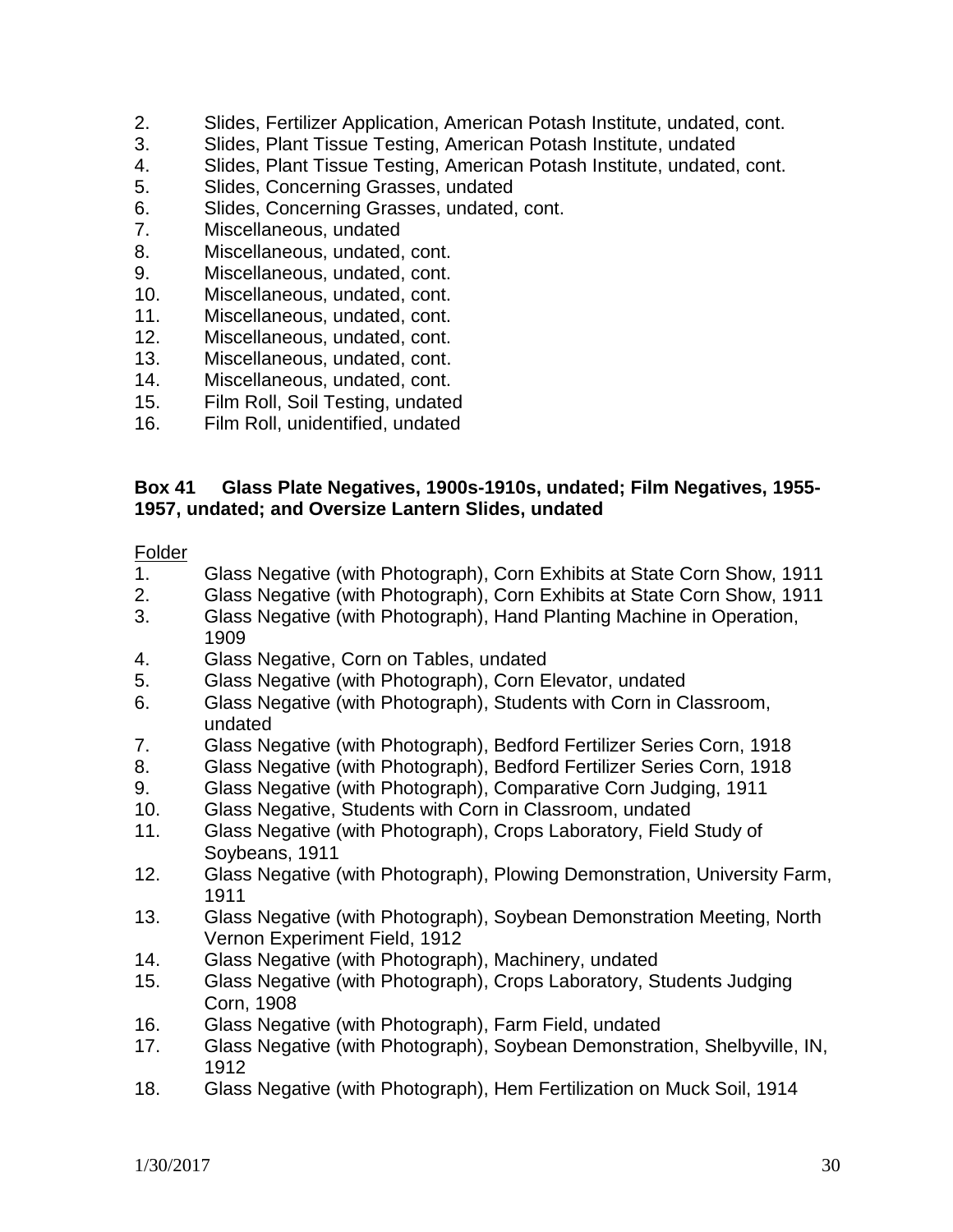- 19. Glass Negative (with Photograph), Plant Breeding, Hybridizing Wheat, 1910
- 20. Glass Negative (with Photograph), Harvesting Soybeans, 1912
- 21. Glass Negative (with Photograph), Roots of Corn Plant, 1905
- 22. Glass Negative (with Photograph), Crops Laboratory, Students Judging Corn, 1908
- 23. Glass Negative (with Photograph), Crops Laboratory, Students Observing Harvesting of Cow Peas, 1911
- 24. Glass Negative (with Photograph), Summer School Teachers Inspecting Experimental Plots, 1912
- 25. Glass Negative (with Photograph), Barn and Silo, undated
- 26. Glass Negative (with Photograph), Barn and Silo, undated
- 27. Glass Negative, Image of Barn and Hay (?) Stacks, undated
- 28. Glass Negative, Image of Field, undated
- 29. Glass Negative, Corn Display, undated
- 30. Glass Negative, Cows in Field, undated
- 31. Glass Negative, Corn Display, undated
- 32. Glass Negative, Girl in Corn Field, undated
- 33. Glass Negative, Corn Field, undated
- 34. Glass Negative, Corn Roots, undated
- 35. Glass Negative, Image of Field, undated
- 36. Glass Negative, Image of Field, undated
- 37. Glass Negative, Image of Man, undated
- 38. Glass Negative, Corn Dryer (?), undated
- 39. Glass Negative, Harvesting Cabbage, undated
- 40. Glass Negative, Tag for John Doe & Company, Lafayette, IN, undated
- 41. Glass Negative, Men in Field, undated
- 42. Glass Negative, Cows in Field, undated
- 43. Glass Negative, Group of Men in Field, undated
- 44. Glass Negative, Image of a Bush (?), undated
- 45. Glass Negative, unidentified, undated
- 46. Glass Negative, unidentified, undated
- 47. Glass Negative, unidentified, undated
- 48. Glass Negative, unidentified, undated
- 49. Glass Negative, unidentified, undated
- 50. Glass Negative, unidentified, undated
- 51. Glass Negative, unidentified, undated
- 52. Glass Negative, unidentified, undated
- 53. Glass Negative, Corn on Scale, undated
- 54. Glass Negative, Hogs in Field, undated
- 55. Glass Negative, Corn Display, undated
- 56. Glass Negative, Group of Men in Field, undated
- 57. Glass Negative, Certified Seed Grown in Indiana, undated
- 58. Glass Negative, Hogs and Barn, undated
- 59. Glass Negative, Man Tilling [?] a Field, undated
- 60. Glass Negative, Group of Men Outside a Building, undated
- 61. Glass Negative, Group of Men in Field, undated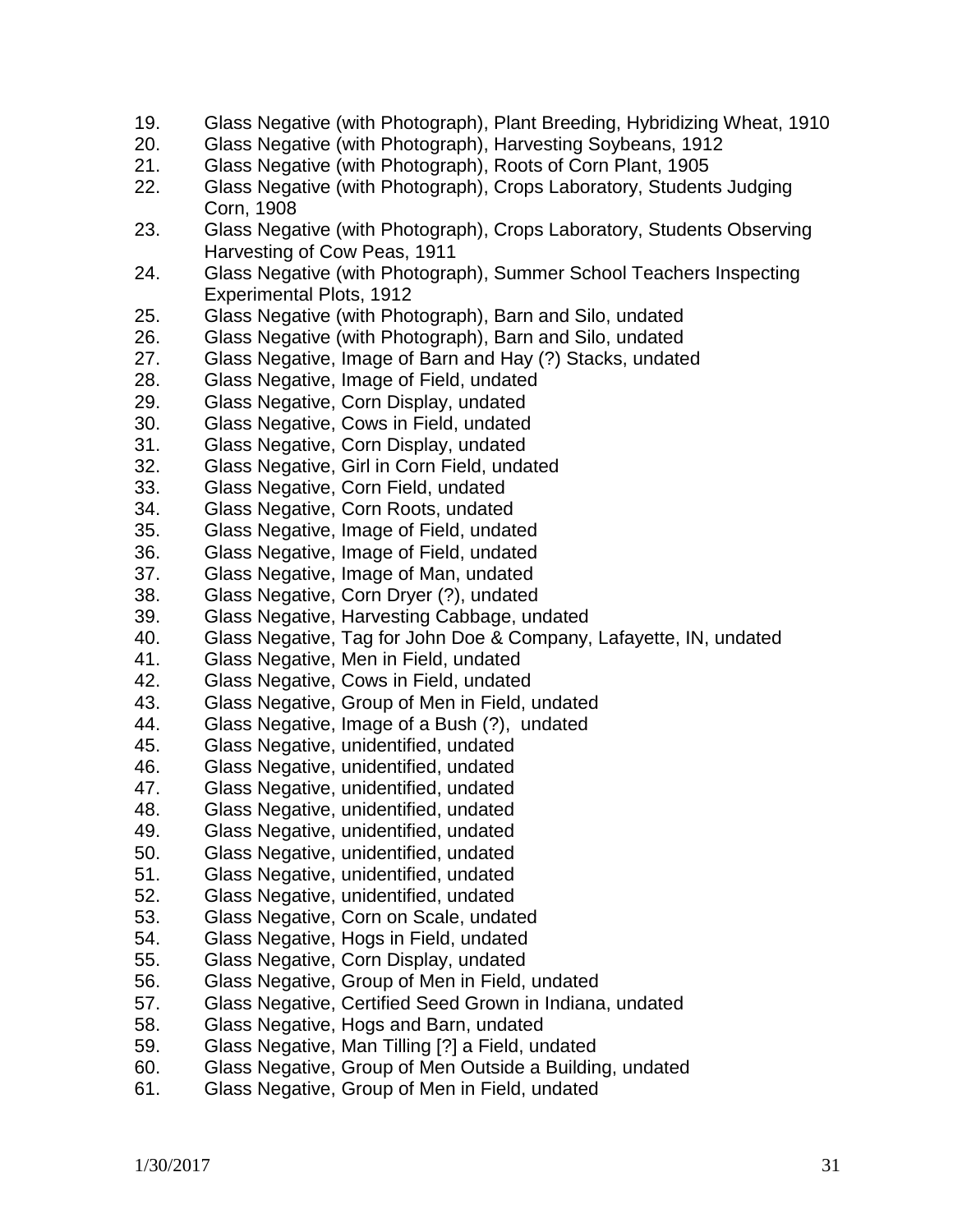| 62.  | Photograph, Students in Classroom, undated                           |
|------|----------------------------------------------------------------------|
| 63.  | Photograph, Students in Classroom, undated                           |
| 64.  | Photograph, Man Standing by Davis Acetylene Gas Generators, undated  |
| 65.  | Photograph, Cows in Pen, undated                                     |
| 66.  | Photograph, Men Laying Irrigation Pipe (?), undated                  |
| 67.  | Film Negative (with Photograph), Harvesting Wheat (?), undated       |
| 68.  | Film Negative, Farm, undated                                         |
| 69.  | Film Negative (with Photograph), Wheat (?), undated                  |
| 70.  | Film Negative (with Photograph), Harvesting Wheat (?), undated       |
| 71.  | Film Negative (with Photograph), Man with Boy in Field, 1956         |
| 72.  | Film Negative (with Photograph), Man in Field, 1956                  |
| 73.  | Film Negative, Field, undated                                        |
| 74.  | Film Negative (with Photograph), Man working in Field, undated       |
| 75.  | Film Negative, (with Photograph), Field, undated                     |
| 76.  | Film Negative, (with Photograph), Farm Machinery, 1955               |
| 77.  | Film Negative, Farm, undated                                         |
| 78.  | Film Negative, (with Photograph), unidentified, undated              |
| 79.  | Film Negative, (with Photograph), unidentified, undated              |
| 80.  | Film Negative, (with Photograph), unidentified, undated              |
| 81.  | Film Negative, (with Photograph), Man Working in Greenhouse, undated |
| 82.  | Film Negative, (with Photograph), unidentified, undated              |
| 83.  | Film Negative, (with Photograph), Field, undated                     |
| 84.  | Film Negative, (with Photograph), Field, undated                     |
| 85.  | Film Negative, (with Photograph), Field, 1955                        |
| 86.  | Film Negative, (with Photograph), Field, 1955                        |
| 87.  | Film Negative, (with Photograph), Field, 1955                        |
| 88.  | Film Negative, (with Photograph), Field, 1955                        |
| 89.  | Film Negative, (with Photograph), Field, 1955                        |
| 90.  | Film Negative, (with Photograph), Field, undated                     |
| 91.  | Film Negative, (with Photograph), Group of Men in Field, undated     |
| 92.  | Film Negative, (with Photograph), Field, 1956                        |
| 93.  | Film Negative, (with Photograph), Field, 1957                        |
| 94.  | Film Negative, (with Photograph), Field, 1957                        |
| 95.  | Film Negative, (with Photograph), Field, 1957                        |
| 96.  | Film Negative, (with Photograph), Field, 1957                        |
| 97.  | Film Negative, (with Photograph), Field, 1955                        |
| 98.  | Film Negative, (with Photograph), Field, 1955                        |
| 99.  | Film Negative, (with Photograph), Field, undated                     |
| 100. | Film Negative, (with Photograph), Field, undated                     |
| 101. | Film Negative, (with Photograph), Group of Men in Field, undated     |
| 102. | Film Negative, (with Photograph), Field, undated                     |
| 103. | Film Negative, (with Photograph), Field, undated                     |
| 104. | Lantern Slide, Ross-Ade (?) Stadium, undated                         |
| 105. | Lantern Slide, Statue, undated                                       |
| 106. | Lantern Slide, Image of Painting, undated                            |
| 107. | Lantern Slide, Unidentified Building, undated                        |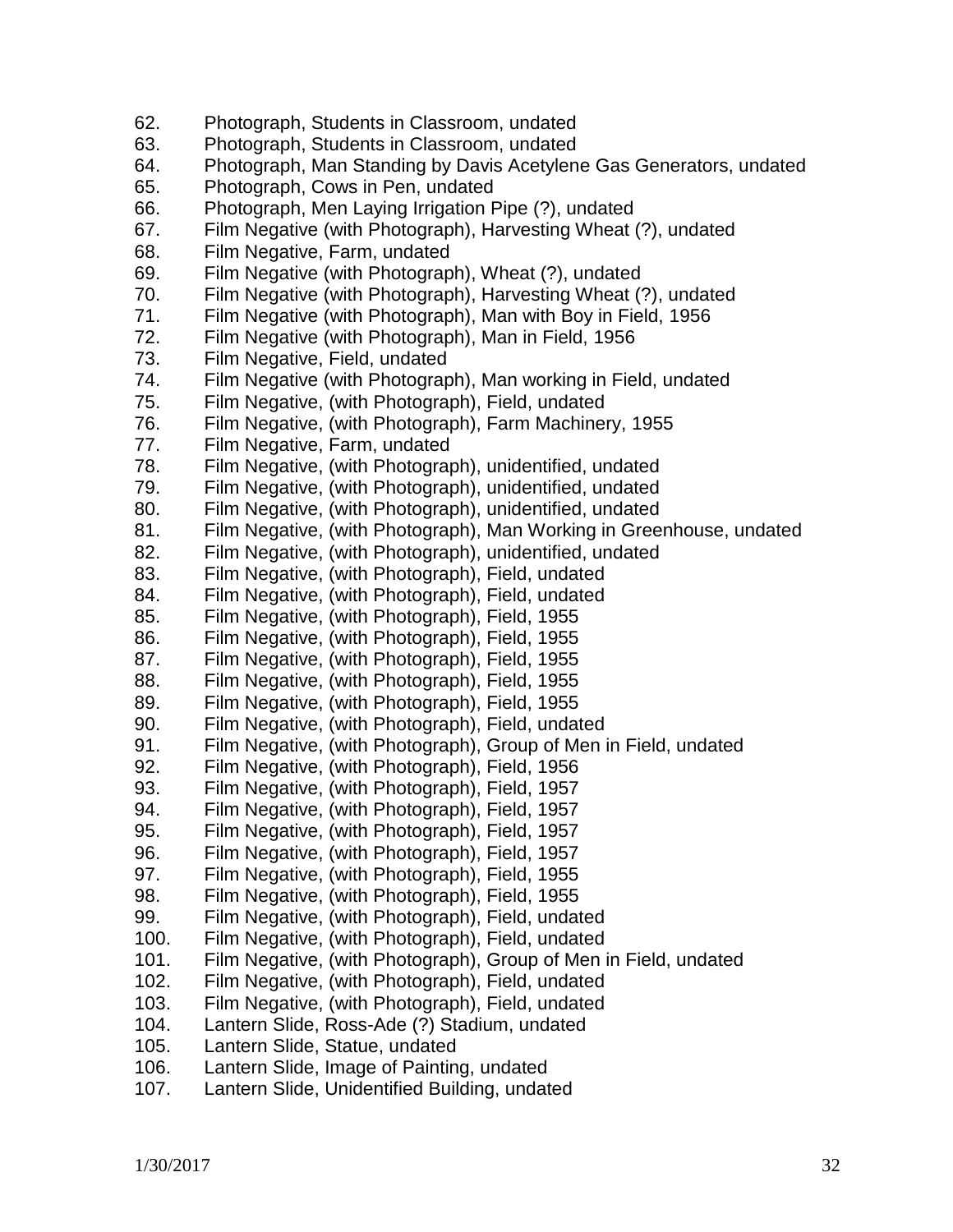- 108. Lantern Slide, Agriculture Administration Building, undated
- 109. Film Negative, John J. Carter, 1957
- 110. Film Negative, Wheat Judges, 1957
- 111. Film Negative, Princeton Farms Fertilizer Plot, 1944
- 112. Film Negative, Roy Branson in Soil Test Laboratory, 1956
- 113. Film Negative, William R. Huey, Past President of S.W. Indiana Wheat Improvement Association, 1957

## **Box 42 Lantern Slides, undated**

- 1. Horse
- 2. Purdue Agriculture Administration Building (cracked)
- 3. Men Examining Farm Machinery
- 4. Unidentified
- 5. Students in Lab
- 6. Man on Tractor
- 7. Landscape Gardening Class
- 8. Cows Grazing
- 9. Students Examining Animals in Cages
- 10. Man on Tractor
- 11. Students (?) Climbing Trees
- 12. Graph, Pot Tests Genesee Soil and Sub-Soil
- 13. Graph, Pot Tests on Surface and Sub Soils Bethel Silt Loam Barley
- 14. Crosby Silt Loam 4 Horizons
- 15. Crosby Silt Loam 4 Horizons
- 16. Crosby Silt Loam
- 17. Crosby Silt Loam 4 Horizons
- 18. Graph, Crosby Silt Loam NPK
- 19. Graph, Crosby Silt Loam N-KCa
- 20. Graph, Crosby Silt Loam Four Horizons -PKCa and Clyde Silty Clay Loam PKCa
- 21. Graph, Crosby Silt Loam Four Horizons NPKC and Clyde Silty Clay Loam NPKCa Three Horizons
- 22. Graph, Crosby Silt Loam Four Horizons NP-Ca and Clyde Silty Clay Loam NP-Ca Three Horizons
- 23. Graph, Crosby Silt Loam Pot Test
- 24. Graph, Miami Sandy Loam Pot Test
- 25. Graph, Miami Sandy Loam Pot Test
- 26. Portion of a Flock of Cormorants on the South Island of the Chinchas
- 27. Pelicans on Their Nests, Lobos de Afuera
- 28. Sacking Guano to be Shipped by Anda-Rivel, Ballestas Islands
- 29. Scene on the +Coast Desert, Taken from the Southern Railroad between Arequipa and Juliaca
- 30. Small Flock of Cormorants, South Island of the Ballestas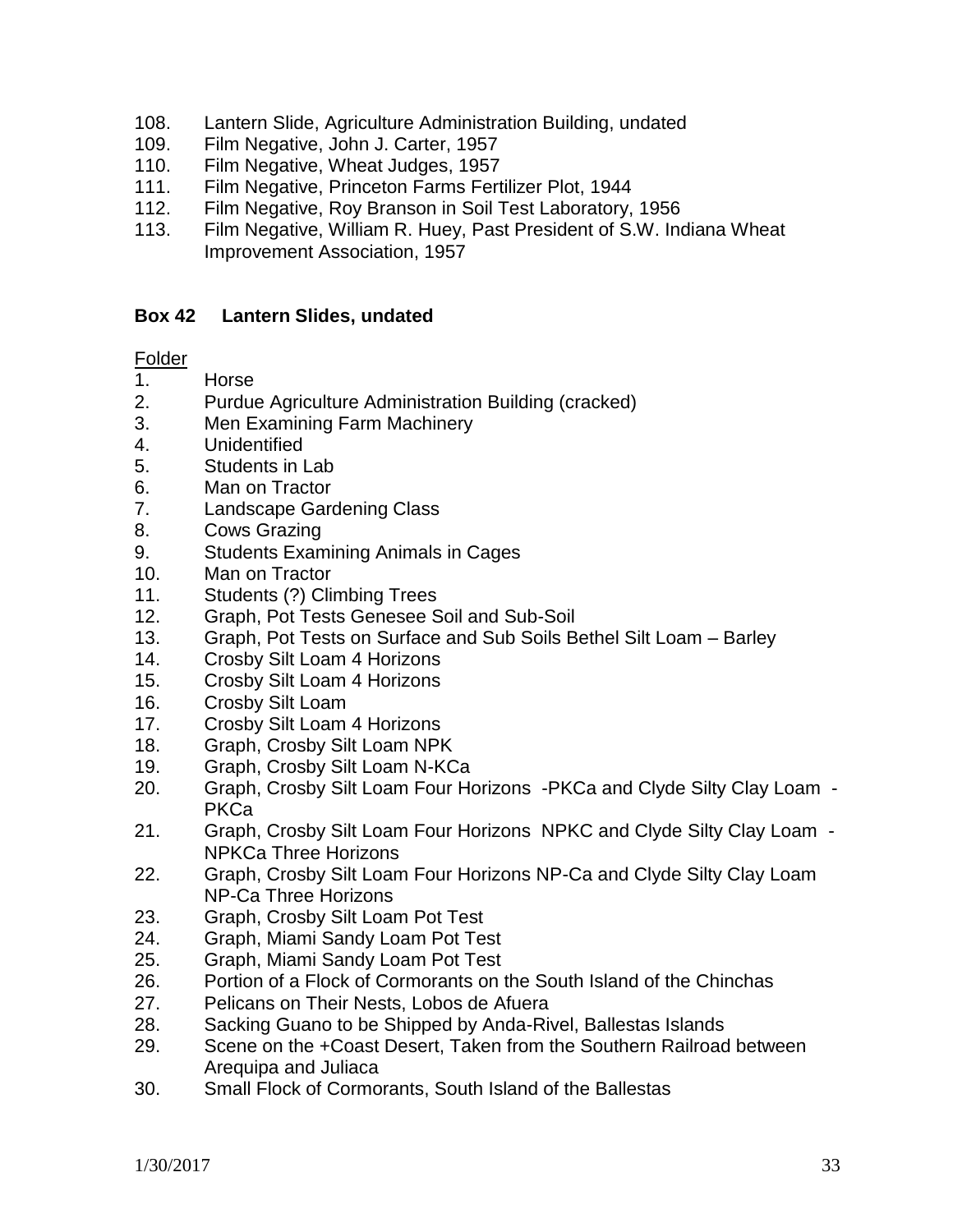- 31. Unidentified Building
- 32. Students in Lecture Hall (cracked)
- 33. Men Examining a Cow (cracked)
- 34. Agricultural Administration Building
- 35. Information Slide Concerning Purdue Ag Students Receiving Instruction in Draft Horses
- 36. Interior of a Chicken Koop (?)
- 37. Table, Recovery of Added Phosphorus and Potassium
- 38. Table, Composition of Insoluble Residue Contained in Potassium Chloroplatinate Precipitate
- 39. Table, Effectiveness of Acidulated Alcohol in Eliminating Insoluble Residues
- 40. Potted Plants
- 41. Table, Effect of Soil Type on Potassium Recovery by Neubauer Method
- 42. Table, Effect of Lime on Potassium Recovery from Newton F.S.L. Soil
- 43. Table, Effect of Soil Type on Potassium Recovery by Neubauer Method
- 44. Table, Recovery of Added Phosphorus and Potassium
- 45. Table, Recovery of Added Phosphorus and Potassium
- 46. Table, Recovery of Added Phosphorus and Potassium
- 47. Table, Recovery of Added Phosphorus and Potassium
- 48. Table, Recovery of Added Phosphorus and Potassium
- 49. Table, Recovery of Added Phosphorus and Potassium
- 50. Table, Recovery of Added Phosphorus and Potassium
- 51. Table, Comparison of Present and Former Official Methods for Determining Available Potash in Fertilizers
- 52. Table, Available Potash Content of "Flue Dust" Residue
- 53. Table, Effect of Soil Type on Potassium Recovery by Neubauer Method
- 54. Table, Potash Test, Muck Fertility Plots, Wanatah, Ind.
- 55. Genesee Silt Loam, 1<sup>st</sup> Wheat
- 56. Genesee Silt Loam, 2<sup>nd</sup> Wheat
- 57. Graph, Residual Effect of N.-K. and N.P.K. in Pot Tests
- 58. Table, Available Phosphorus and Potassium in Indiana Soils
- 59. Table, Effect of Extraction with Boiling Distilled Water
- 60. Table, Rapid P and K Tests, Ind.
- 61. Table, Rapid Tests, Bedford Silt Loam, Ind.
- 62. Graph, Bedford Fertility Series

# **Box 43 Lantern Slides, undated, cont.**

- 1. Table, Rapid Tests Newton County, Fine Sandy Loam, Indiana
- 2. Table, Rapid Tests Jennings County, Fertility Series Clermont Silt Loan, Ind.
- 3. Table, Rapid Tests, Plainfield, Fine Sandy Loam, Indiana
- 4. Graph, Semi-Quantitative Rapid Soil Tests
- 5. Table, Rapid Tests, P and K, Experimental Field, Blackburg, Virginia
- 6. Table, Effect of Soil Type on Potassium Recovery by Neubauer Method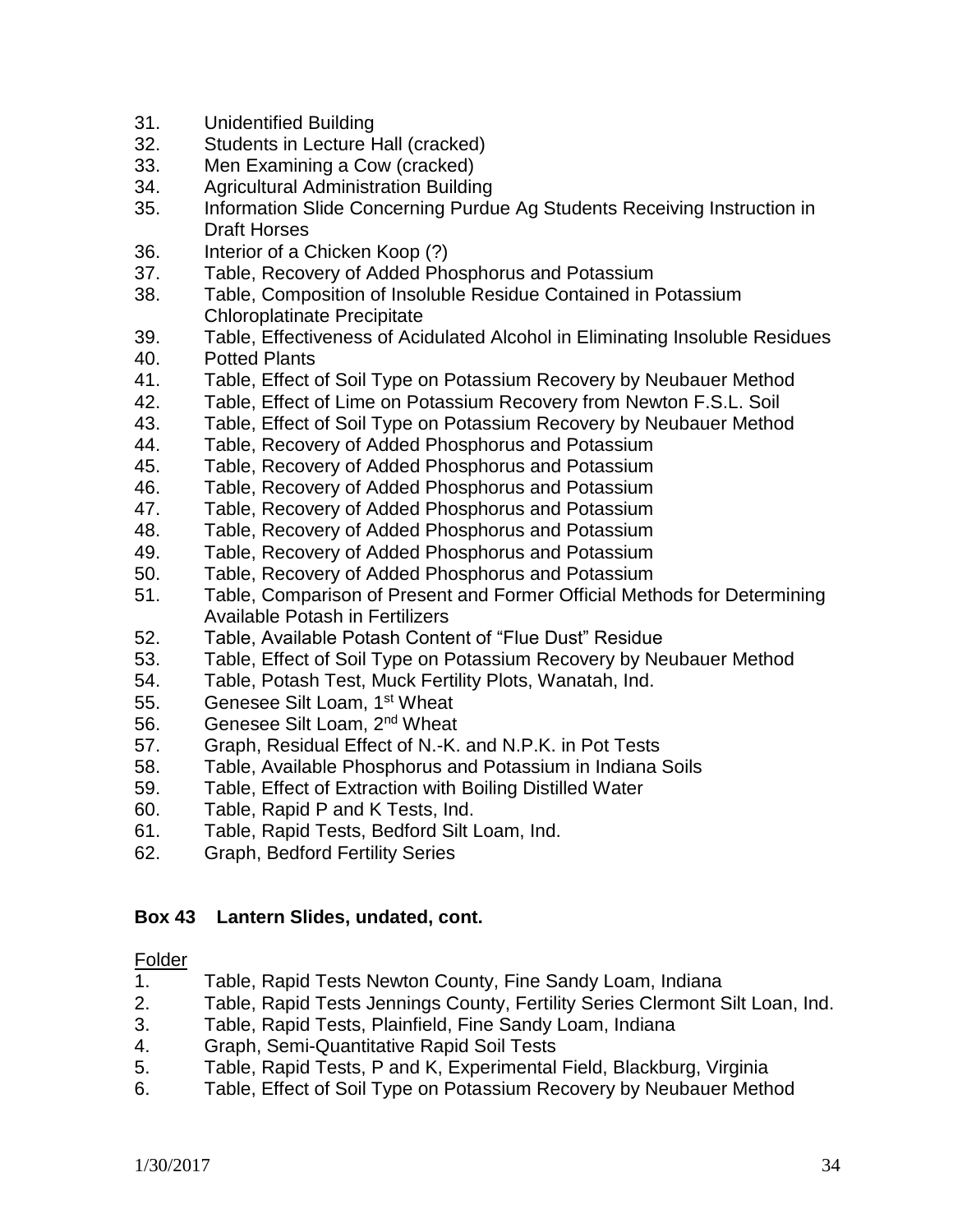- 7. Graph, Distribution Rapid Tests for P&K Indiana Soils
- 8. Graph, Distribution Rapid Tests for P&K Indiana, Decatur Co. Ind. Soils
- 9. Graph, Distribution Rapid Tests for P&K Indiana Soils
- 10. Graph, Distribution Rapid Tests for P&K Indiana Soils
- 11. Graph, Distribution Rapid Tests for P&K Indiana Soils
- 12. Graph, Distribution of Phosphate and Potash tests Indiana Soils of Various **Acidities**
- 13. Unidentified Building
- 14. Unidentified Building
- 15. Unidentified Building
- 16. Trees
- 17. Unidentified Building
- 18. View of Campus
- 19. Unidentified Building
- 20. Unidentified Building
- 21. Large Assembly of People
- 22. Birds-Eye View of Campus
- 23. University Hall
- 24. Birds-Eye View of Campus
- 25. Unidentified Building
- 26. Unidentified Building
- 27. Unidentified Building
- 28. University (?) Mall
- 29. View of Campus
- 30. Unidentified Building
- 31. Unidentified Building
- 32. Football Stadium
- 33. Women In Pool
- 34. Football Player
- 35. Basketball Game
- 36. Football Player
- 37. "Back to Old Purdue"
- 38. Man Standing
- 39. "Hail Hail to Old Purdue"
- 40. Corn Stalks

#### **Box 44 Photographs, Etc., circa 1950s-1990s**

#### Item

- 1. Framed Photograph, Corn Field, undated
- 2. Framed Photograph, Wheat (?), undated
- 3. Framed Photograph, Corn, undated
- 4. Framed Photograph, Corn Field, undated
- 5. Framed Photograph, Corn Tassels (?), undated
- 6. Framed Photograph, Field, undated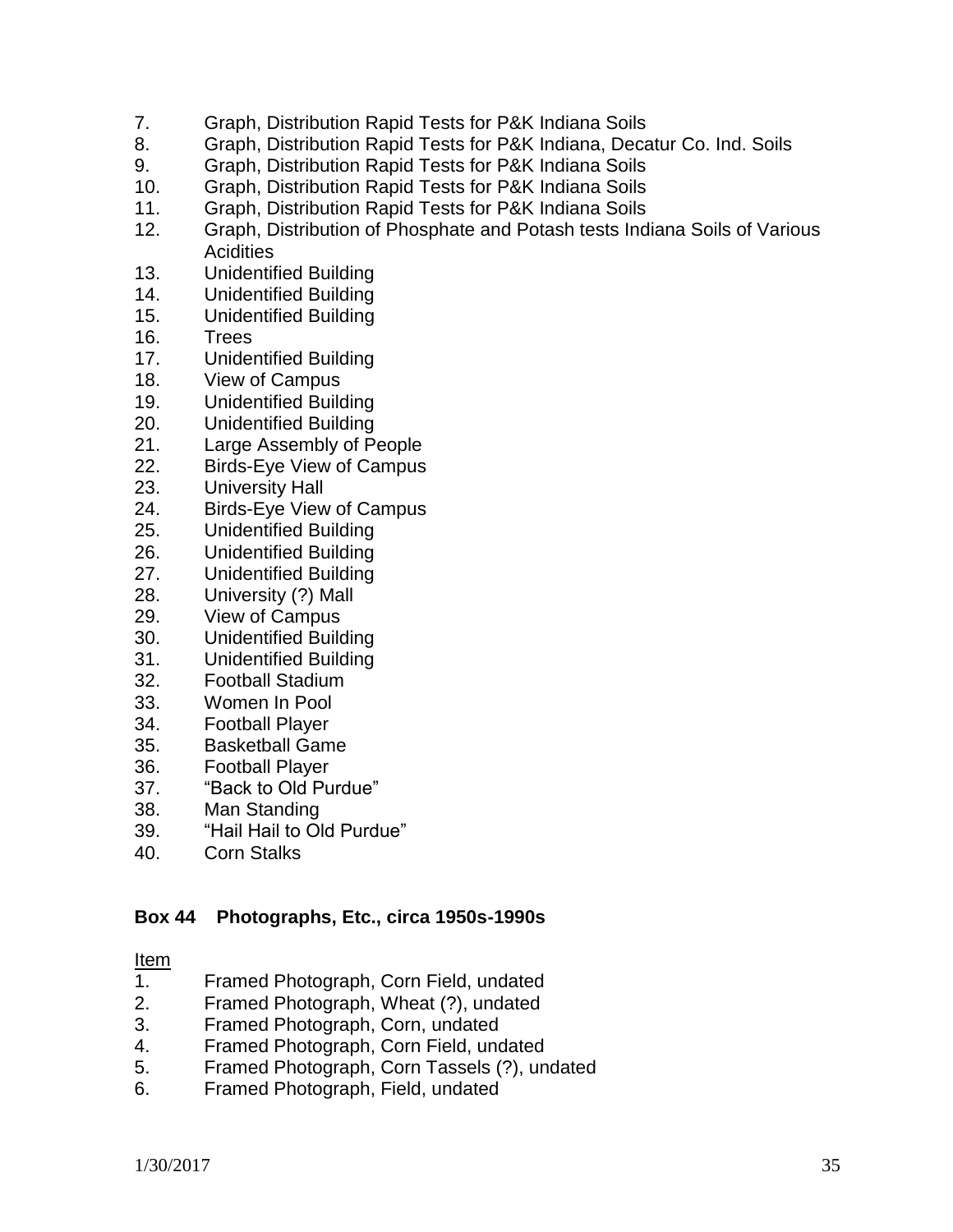- 7. Framed Photograph, Corn Field, undated
- 8. Framed Photograph, Wheat Field, undated

- 1. Display Images, Mounted Photographs, and Photographs, D. Griffith, undated
- 2. Mounted Photographs and Photographs, Other, circa 1950s-1990s
- 3. Mounted Photographs and Photographs, Ben, circa 1970s-1990s
- 4. Photographs, E.P. Christmas, circa 1990s
- 5. Photographs, Kelly Day, 1990
- 6. Photographs, Association of Official Analytical Chemists, undated
- 7. Photographs, Nitrate Study Crane, undated
- 8. Photographs, S. Hawkins, circa 1990s
- 9. Photographs, M. Heath, undated
- 10. Photograph, D. Holt, undated
- 11. Photograph, E. Hood, 1965
- 12. Photographs, C. Johannsen, undated
- 13. Photographs, H. Kramer, 1959
- 14. Mounted Photograph, K. Lessman, undated
- 15. Photographs, J. Manning, circa 1980s
- 16. Photographs, B. May, undated
- 17. Photographs, B. McFee, circa 1990s
- 18. Mounted Photographs and Photographs, circa 1980s
- 19. Staff Photograph Information, 1940s-1970s
- 20. Mounted Photographs and Photographs, K. Johnson, circa 1990s
- 21. Photographs, E. Kladivko, undated
- 22. Photographs, C. Mansfield, circa 1980s
- 23. Photographs, G. Matzat, undated
- 24. Photographs, H. Ohm, undated
- 25. Photographs, G. Steinhardt, circa 1980s
- 26. Photograph, J. Volence, undated
- 27. Photographs, circa 1980s-1990s
- 28. Photographs, Vic the Dean, circa 1990s
- 29. Photograph, S. Barber, circa 1970s
- 30. Slides and Photographs, O. Luetkemeier, circa 1970s-1980s
- 31. Mounted Photograph, B. Barns, undated
- 32. Photograph, K. Beeson, undated
- 33. Photographs, A.R. Bertrand, undated
- 34. Photographs, B. Blair, undated
- 35. Photographs, R. Davis, undated
- 36. Mounted Photographs and Photographs, undated
- 37. Photograph, D. Wiersma, undated
- 38. Photographs, T. Semmel, circa 1980s
- 39. Slides, Photograph, and Mounted Photograph, C. Spies, circa 1950s-1980s